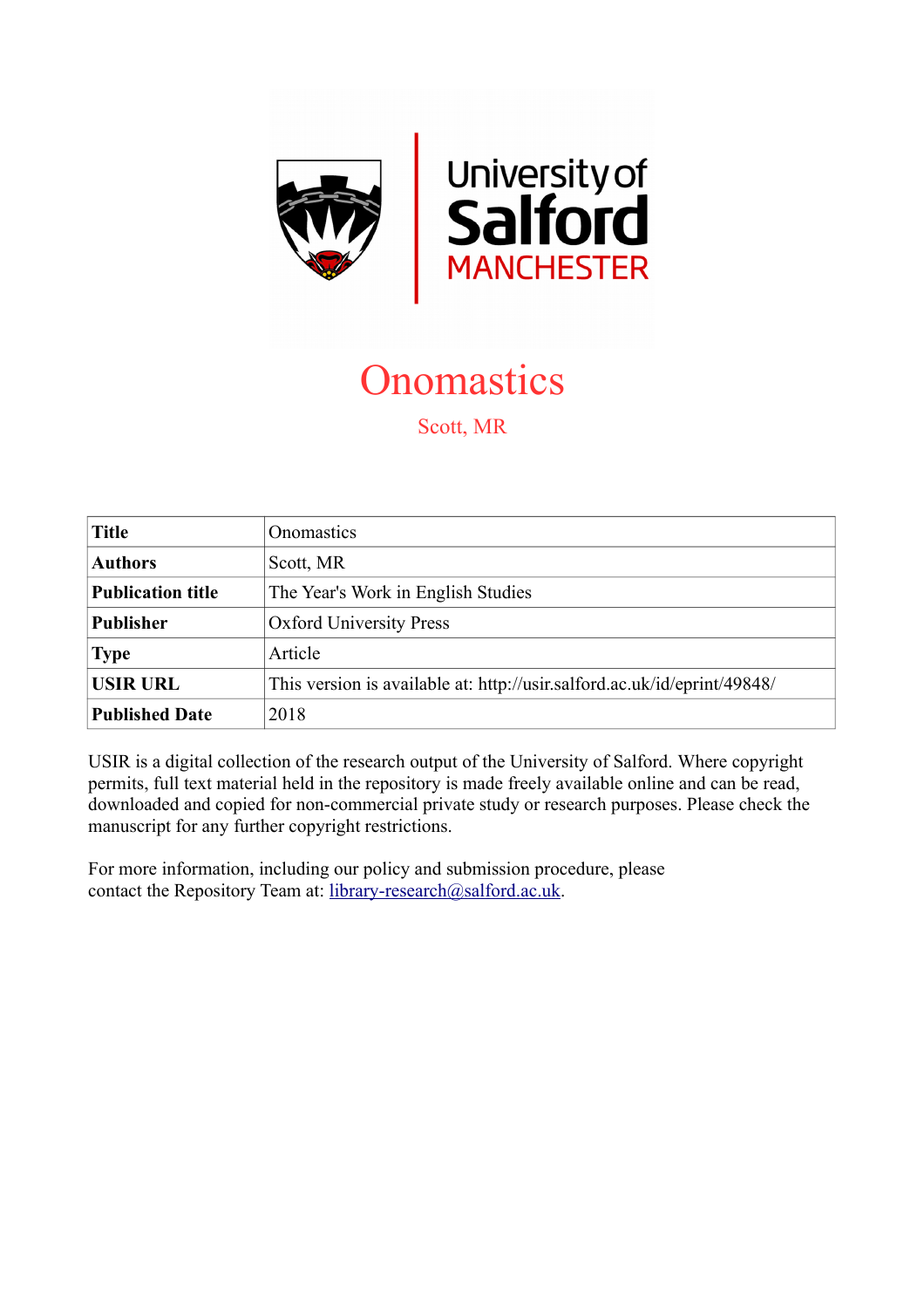## **Suggested abbreviations for journals and other works (new to YWES) discussed below:**

| JLO              | Journal of Literary Onomastics                                                             |
|------------------|--------------------------------------------------------------------------------------------|
| <b>JSNS</b>      | Journal of Scottish Name Studies (this was incorrectly cited in Callary's YWES             |
|                  | review as 'JSPNS' which he misattributed as the 'Journal of the Scottish Place             |
|                  | <i>Name Society'</i> ; this is a misunderstanding on a couple of levels a) that the actual |
|                  | title of the journal is the <i>Journal of Scottish Name Studies</i> ; b) that the journal  |
|                  | (referred to herein as JSNS) is independent of the Scottish Place-Name Society.            |
| <b>FaNBI</b>     | The Oxford Dictionary of Family Names in Britain and Ireland (the editors use              |
|                  | this abbreviation themselves in the work's Introduction, hence its adoption here)          |
| <b>NomAf</b>     | Nomina Africana                                                                            |
| $\overline{PoO}$ | Problems of Onomastics (Voprosy Onomastiki)                                                |
| <b>ORIO</b>      | Quaderni di Rivista Italiana di Onomastica                                                 |

## **8. Onomastics**

The years 2015 and 2016 saw the publication of a number of important and instructive books, monographs, and other works by established and emerging scholars of onomastics. 2016 in particular was exceptionally fruitful, with the culmination of the Family Names of the United Kingdom (FaNUK) project, under the direction of Professor Richard Coates at the University of the West of England. The impressive four-volume *Oxford Dictionary of Family Names in Britain and Ireland*, the work of many hands, is accompanied by a website available through Oxford Reference Online, and while its £400 price tag makes it an unlikely purchase for the casual buyer, the availability of the text online should enable many researchers to gain access through public and academic libraries. Not many academic publishers will currently take on works of this scale, and Oxford University Press deserves due credit for supporting this work, which took place under the auspices of the Arts and Humanities Research Council (2010-16). Onomastics also joined the growing number of sub-disciplines recognised by the Oxford Handbooks in Linguistics series, with Professor Carole Hough's edited volume, *The Oxford Handbook of Names and Naming* appearing both in hardback (2016) at £95 and—very conveniently for those of us who teach the subject—in considerably more affordable (£35) paperback form (2017). Onomastics in the United Kingdom is very strongly supported by the work of both Professor Hough and Professor Coates, and the breadth and depth of current scholarship is showcased through these two important publications, which will no doubt shape the study and progression of the subject for many years to come.

Additionally, in the past two years, a wide range of onomastic material has appeared in books and journals addressing both the more traditional, historical approaches, and the more political, innovative investigations of name data. In terms of historical and etymological work, notable new books include Alan Macniven's volume, *The Vikings in Islay: The Place of Names in Hebridean Settlement History* (2015), and the addition of Part Seven of Barrie Cox's *The Place-Names of Leicestershire* (2016) to the Survey of English Place-Names. Critical, political onomastic work was the focus of a number of papers and chapters, and received a considerable boost with the addition of Guy Puzey and Laura Kostanski's edited volume, *Names and Naming: People, Places and Power* (2016), which endeavours to take up the banner flown by Lawrence Berg and Jani Vuolteenaho in their important collection, *Critical Toponymies* (2009). It is also worth noting that Berg and Vuolteenaho's influential text appeared in paperback in 2016 (with publication moving to Routledge on its incorporation of Ashgate publishing), which provides some indication of the growing interest in critical onomastics. Tensions between 'scholarly' interpretations of names and the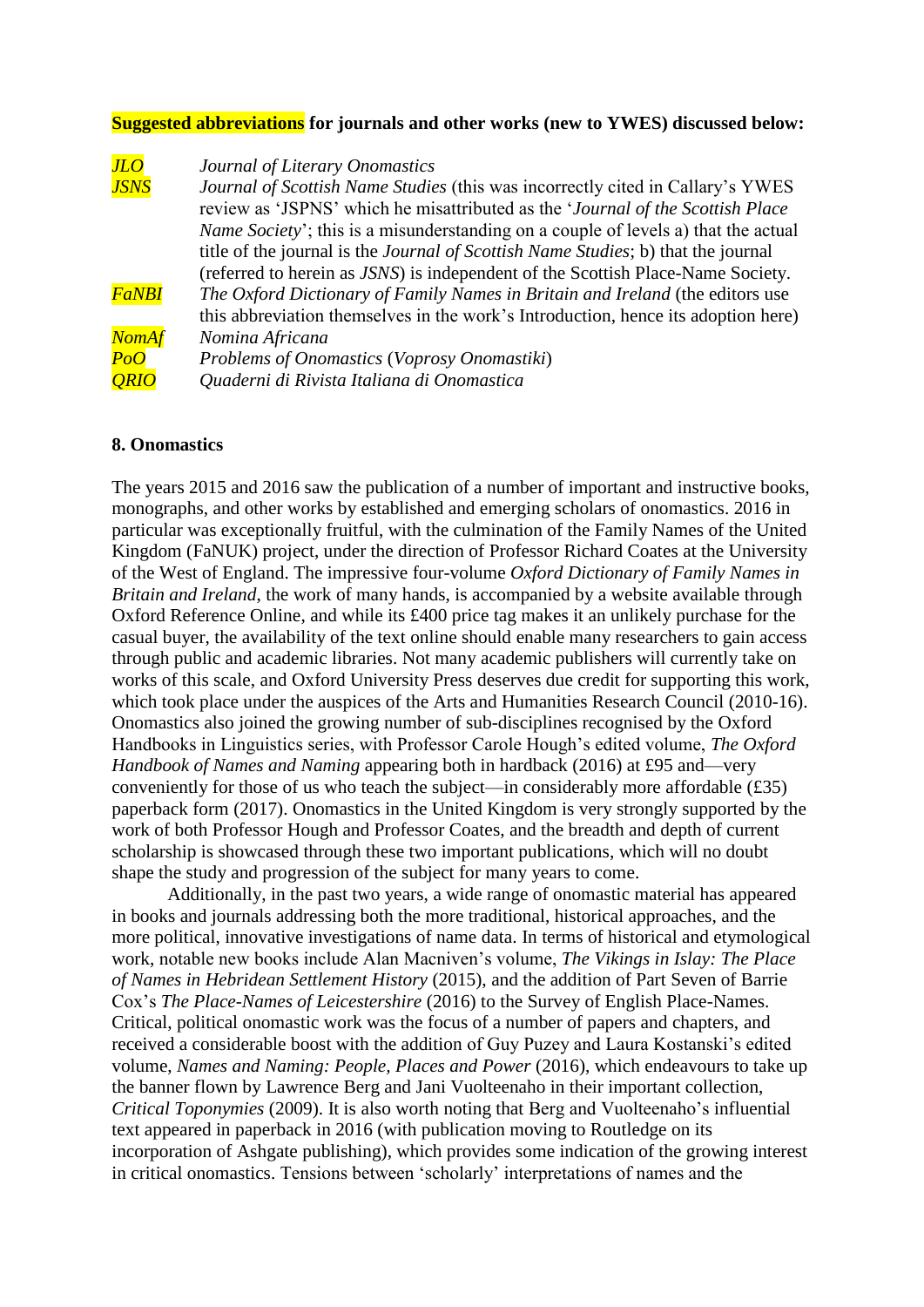competing 'validity' of folk-names are apparent in some of the publications relating to onomastic politics, and this point is clearly illustrated in Wolfgang P. Ahrens' article 'Naming the Bahamas Islands: History and Folk Etymology' (*OnCan* 94[2015] 97-137).

The researcher of such topics as contested names and post-colonial naming practices must be prepared to roam extensively through a burgeoning collection of literature. Take for example Ambe J. Njoh's article, 'Toponymic Inscription as an Instrument of Power in Africa: The case of colonial and post-colonial Dakar and Nairobi', published not in a journal of onomastics, but in the *Journal of Asian and African Studies* (52[2016] 1174-92). New approaches to critical onomastics continue to evolve, one recent important contribution being Star Medzerian Vanguri's edited volume *Rhetorics of Names and Naming* (2016), which 'steps towards a rhetorical onomastics', its chapters examining 'the ways in which naming orders the world' and is reviewed separately (*Names* 66[2018]). Subjects as diverse as Psychology, History, (Human) Geography, Sociology, Genetics, Genealogy, Literature, Advertising, and Marketing, benefit from and engage with onomastic questions, and many of the publications discussed here operate at the intersection of English with one or more of the above, far from exhaustive, subject list. Onomastic and toponymic theories also continue to evolve, and different research methods afford different social and historical insights, as Jan Tent reminds readers in 'Approaches to Research in Toponymy' (*Names* 63[2015] 65-74).

As noted above, one of the key onomastic publications of the past two years is the monumental *Oxford Dictionary of Family Names in Britain and Ireland* (*FaNBI*), edited by Richard Coates, Patrick Hanks and Peter McClure, which marks a new chapter in the study of surnames in these islands. The editors sought to produce a text that would essentially update and replace the previous leading works on surnames covering this geographical area, namely: P. H. Reaney and R. M. Wilson's *Dictionary of English Surnames* (1997); George F. Black's *The Surnames of Scotland: Their Origin, Meaning, and History* (1946); Edward MacLysaght's *Surnames of Ireland* (1985) and Patrick Woulfe's *Sloinnte Gaedheal is Gall: Irish Names and Surnames* (1923); T. J. Morgan and Prys Morgan's *Welsh Surnames* (1985); and J. J. Kneen's *The Personal Names of the Isle of Man* (1937), as they note (p. ix). In doing so, they reimagined the inclusion criteria to avoid replicating the marginalising policies of earlier works that overlooked 'immigrant names and […] most Jewish and Irish names in Britain' (p. ix). Instead, they provide 'an entry for all—or almost all—family names that have more than 100 bearers in the UK 2011 census', those not included being 'a few immigrant names that came in after 2000' (p. ix). Given that these inclusion policies appear to stress a desire for greater recognition of different cultures, the work's title creates a striking irony; the group of current surnames used to define the data set actually stops at the Northern Irish border, despite the dictionary purporting to address '*Family Names in Britain and Ireland*'. It would have been more accurate for publication to have reflected the research project title, 'Family Names of the *United Kingdom*' (my emphasis). The team of *FaNBI* researchers consisted of wide range of anthroponymic experts, including Paul Cullen, Simon Draper, Duncan Probert, Kate Hardcastle, Harry Parkin, Kay Muhr and Liam Ó hAisibéil. Besides these key members of the team, several consultants and contributors covered other namecategories, including Daniel Morgan-Thomas (Jewish names), Horace Chen (Chinese names) and Eunice Fajobi (Nigerian names). Additionally, *FaNBI* 'benefited from information supplied by genealogists and by local and family-name historians, in particular members of the Guild of One-Name Studies and Dr George Redmonds' (p. xi). The Introduction to the dictionary provides an excellent invitation to the subject with its accessible, authoritative account of surnames in the United Kingdom, ranging from the impact of genetic research on anthroponymics to the historiography of British family names from the seventeenth century to the present day (pp. ix-lxi). The glossary (pp. lxiii-lxxiii) and extensive list of sources (pp. lxxv-cxvii) provide the reader with detailed guidance, and each entry includes frequency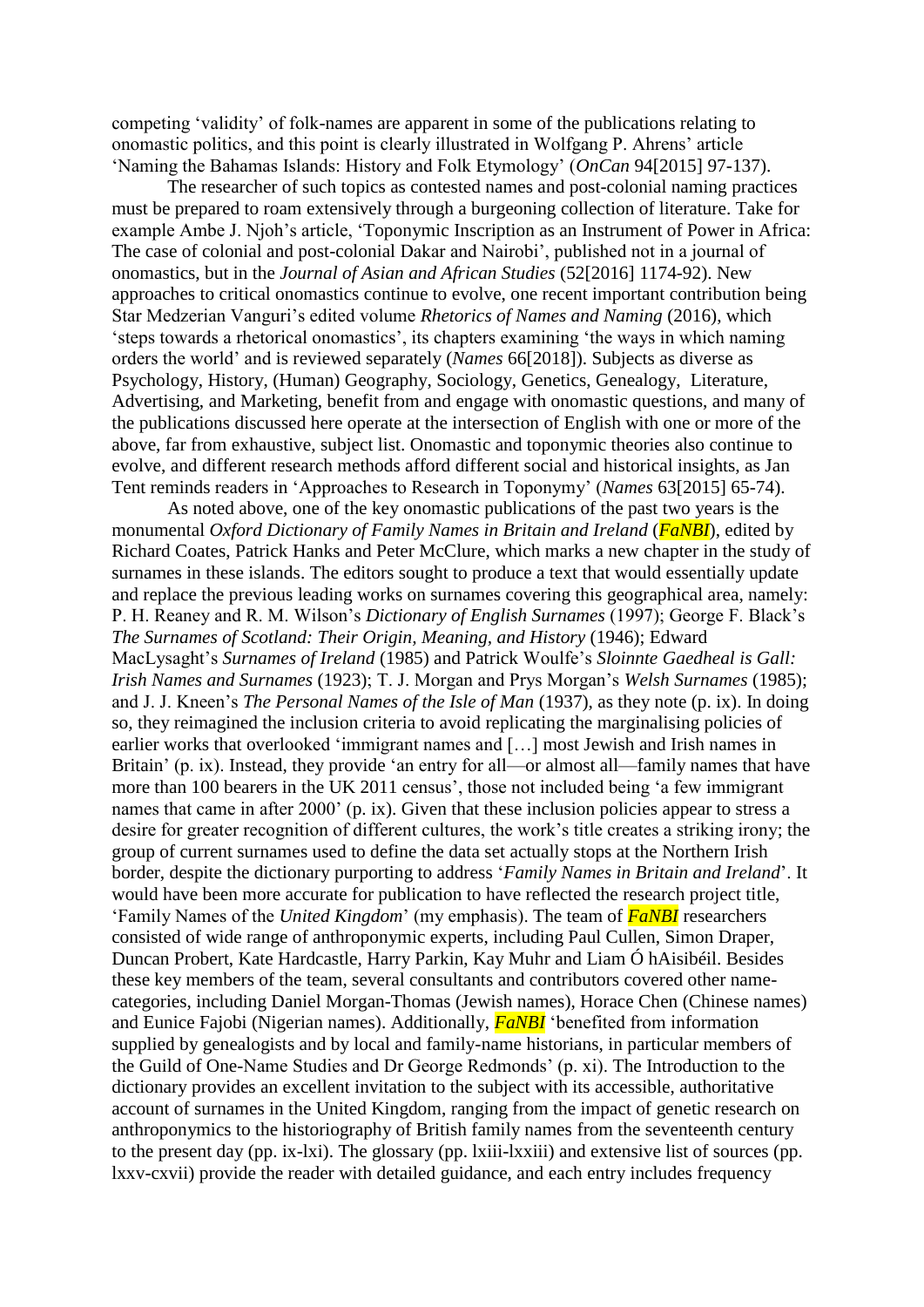statistics for 'G[reat] B[ritain]', derived from the British censuses of 2011 and 1881, and for (presumably Northern) 'Ireland', derived slightly mysteriously: '[f]or Ireland, equivalent frequency data is also given, insofar as it was available at the time of compilation' (p. x). Variant spellings are extensively documented and cross-referenced, key locations with which names are associated are identified, and etymological information is supplied where available. If known, early bearers of the name are included together with explanations, further discussion, and references. The entry for the surname *Meikle* (p. 1820), serves as an illustration of the typical format:

## **Meikle**

## **Variants**: **Mickel**

- **Current frequencies**: GB 2670, Ireland 43
- **GB frequency 1881**: 2153
- **Main GB location 1881**: Scotland: esp. Lanarks[hire]

Scottish: nickname from Middle Scots *mekill*, *meikill* 'big'. Compare **Mitchell** (2), **Muckle**, and **Mutch**.

Early bearers: William Mykyl, 1382 in *Aberdeen Council Register* (Aberdeen, Aberdeens[hire]), Bessie Mekill, 1609, William Meikill, 1616 in *Retours*, *Scotland*, (Linlithgow, West Lothian); […].

The depth and breadth of coverage achieved by *FaNBI* is impressive and this new resource will no doubt pave the way for further lines of inquiry from anthroponymic scholars as well as bringing the extant knowledge of surnames in the United Kingdom to the attention of a much wider audience. The dictionary received considerable press attention, with reviews appearing in a number of British newspapers including *The Guardian* (16<sup>th</sup> November 2016; emended 8<sup>th</sup> December 2016) and *The Telegraph* (17<sup>th</sup> November 2016). The extensive research project underpinning *FaNBI* also gave rise to several conference papers, reports, and publications. For example, Coates and Hanks produced an article with Kate Hardcastle on 'Italian surnames in the Family Names of the United Kingdom project' (*QRIO* 5[2015] 73-8 and Hanks co-authored the chapter on 'Family Names' with Harry Parkin in Hough's edited volume (2016), joining up current thinking across these conveniently-timed publications. Peter McClure's ongoing series of articles, 'Explaining English surnames: linguistic ambiguity and the importance of context: Part One' (*Nomina* 36[2013] 1-33) and 'Part Two: Interpreting the Modern Data' (*Nomina* 37[2014] 109-41) also developed in part from his work with FaNUK and includes discussion of materials collected for the project.

*The Oxford Handbook of Names and Naming*, edited by Carole Hough with assistance from Daria Izdebska (2016), brings together a wide range of chapters by leading international experts, and in doing so has created an extremely useful textbook for the study of onomastics. One of its particular advantages is that the chapters have been carefully co-ordinated to avoid any clashes of terminology, without impinging on the different theories and approaches taken by each of the contributors. Key areas of dispute and debate are put into context with ideas for further reading and helpful historiographical information provided in most chapters, making the textbook particularly useful for anyone new to onomastics, or new to one of the specific sub-disciplines, which each have their own sub-section. The book is divided into the following parts: onomastic theory; toponomastics; anthroponomastics; literary onomastics; socio-onomastics; onomastics and other disciplines; other types of names. As one of the contributors, and as one lucky enough to count Professor Hough and many of the contributors as significant mentors, this writer must acknowledge some bias; helpfully, however—at the time of writing—a detailed review by Dorothy Dodge Robbins has recently become available in the online version of *Names: A Journal of Onomastics*. Robbins' highly complimentary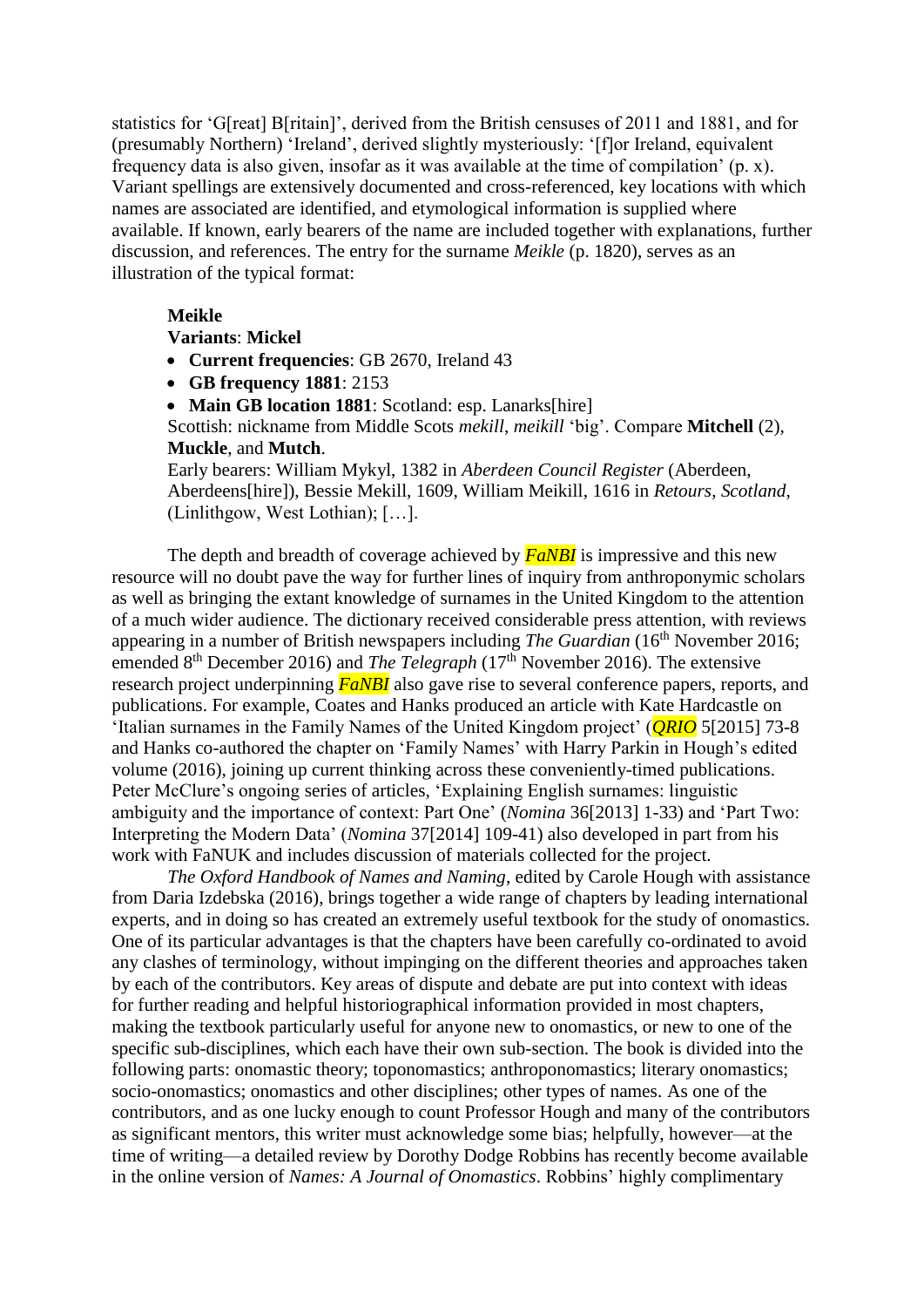assessment concludes: 'Expansive in scope, logical in its arrangement, finely edited, and replete with contributions from leading names experts around the world, this is the essential reference guide to all matters onomastic, for which we have long waited' (*Names* 66[2018]).

Traditional, historical work on English place-names continues to advance through the publications of the English Place-Name Society. 2016 saw the publication of Part Seven of The Place-Names of Leicestershire by Barrie Cox, bringing the total number of extant English Place-Name Survey volumes to an impressive ninety-one. Support for the production of these volumes continues under the Arts and Humanities Research Council and the British Academy. Part Seven expands the coverage of the county of Leicestershire to include the areas of 'West Goscote Hundred and the Leicestershire Parishes of Repton and Gresley Hundred', and Cox notes in his preface that this volume 'completes the coverage of the settlements and terrain in [his] survey of the place-names of the county which began with the publication of *The Borough of Leicester* (EPNS Volume LXXV) in 1998' (p. vii). Cox's contribution to the work of the English Place-Name Survey has been substantial, continued and dedicated, and without the painstaking research necessary to trace the historical forms and interpret the etymologies of place-names though surveys of this scale, further analysis of the patterns observable in the data would be virtually impossible.

George Redmonds provides a similarly provocative data set in his *Dictionary of Yorkshire Surnames* (2015). Reviewing this title, Harry Parkin (*Nomina* 38[2015] 139-42) notes that while 'the criteria for a surname's inclusion in the dictionary are not clear', in other respects Redmonds' work is 'very impressive' and provides 'a model for future regional surname dictionaries' (p. 142). A revised paperback edition of Redmonds' collaborative work with Turi King and David Hey, *Surnames, DNA, & Family History*, also appeared in 2015. In his assessment of the original edition (2011), Simon Draper (*Nomina* 24[2011] 151-53) described the book as 'ground-breaking', showcasing 'surname study as a valid academic discipline with an emerging methodology and the potential to reveal much about language, society and culture' (p. 151). Although the original was accessibly priced at £21.00, the new paperback is even more affordable at £12.99, and the updated chapter 9, 'The Wider Picture' now includes discussion of the analysis carried out at the University of Leicester to establish the identity of the famous 'skeletal remains' found under one of the city's car parks in 2012 (pp. 214-220). Genetic material from the skeleton was compared to that of known living descendants of England's King Richard III, and mitochondrial DNA evidence revealed 'a match with two living female-line relatives' (p. 220).

Marcienne Martin's monograph, *A Name to Exist: The Example of the Pseudonym on the Internet* (2016), explores a data set totalling 'approximately 1000 units' (p. xix). There are some issues with the proof-reading quality of this volume, with the acknowledgements page including an accidental italic, an instruction to the editor on the wording of the title, and a profound thank you to Georges Botet Pradeilles 'for the translation of this work', although he is not officially credited outside of this dedication. There are, unfortunately, numerous curiosities of style and presentation that distract from this work's efforts to pushes the boundaries towards an understanding of extant naming strategies in the protean, ambiguous world of the internet and social media. Numerous tables and figures are supplied in an effort to systematically track approaches to naming, from general principles such as: 'Procedures of the naming of the subject in different social groups' (pp. 36-7), to specific observable patterns such as: 'Subcategories of [pseudonyms relating to] "Opinions and Feelings"' (p. 130). In sum, Martin does not make any sweeping claims with regard to her findings, but notes the key observations that while 'users of the internet can change their nicknames *ad libitum*' (p. 144), internet pseudonyms are nevertheless 'rigid identity marker[s] in a given time' (p. 143) and may be combined with the use of 'informal speech' to accentuate a perception of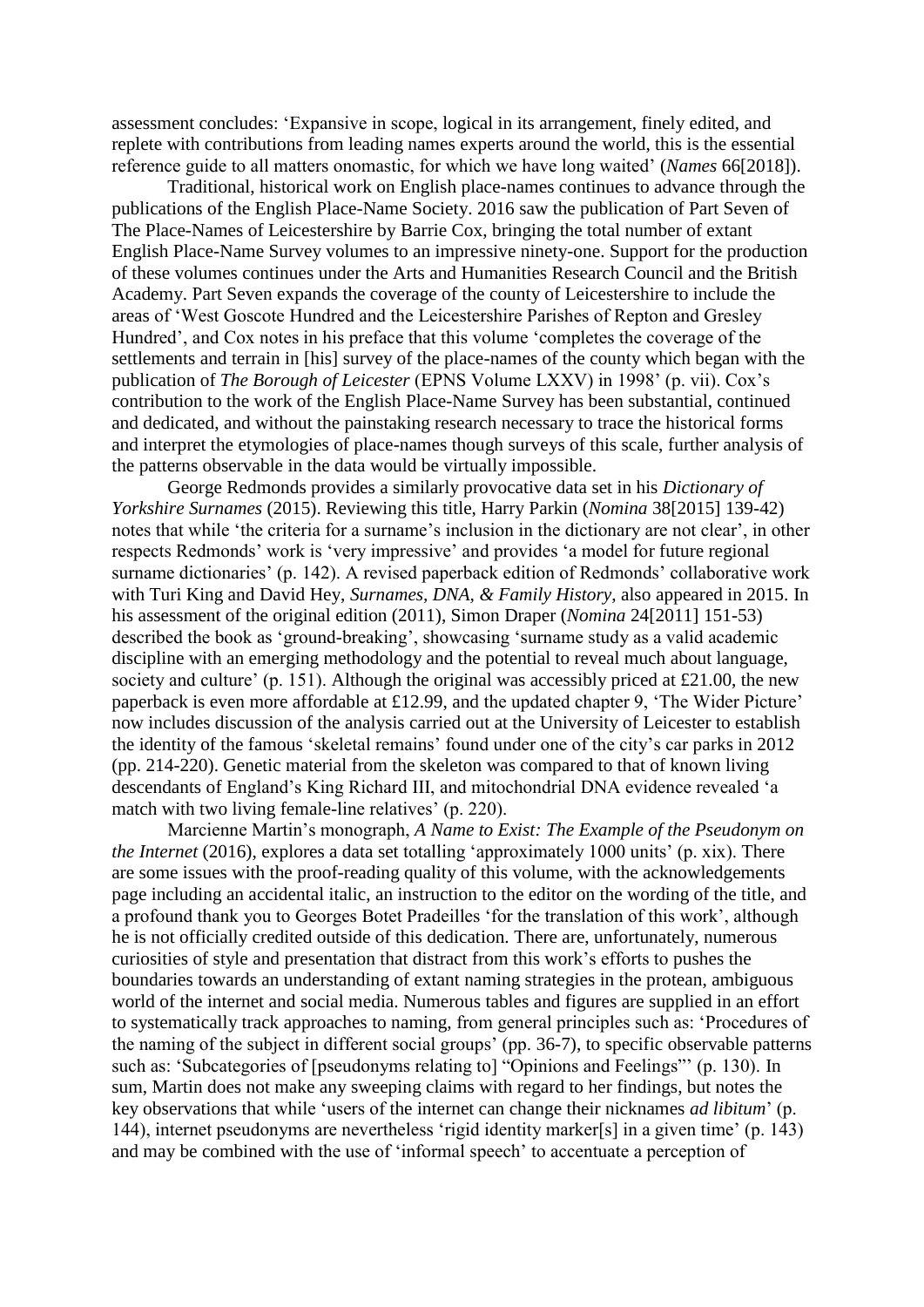familiarity (p. 144). The value of this work lies therefore in its contribution to the surveying and categorisation of online usernames than 'discoveries' in terms of online onymic practice.

Alina Bugheşiu's monograph, *Trade Names in Contemporary Romanian Public Space* (2015), devotes much of its discussion to general principles relating to commercial naming practices, and also examines the impact of English names, the 'Anglo-fashion' (p. vii), occurring as a result of globalisation. The book is divided into two parts. Part 1 focuses on 'Trade Names in Theory', providing a literature review of previous studies on name theory from John Stuart Mill to Willy Van Langendonck—and of past typological analyses of trade names, assessing the processes by which a name becomes a successful brand. The Romanian context is also usefully introduced with a discussion of the relevant European legal frameworks affecting commercial names. Part 2 moves on to examine 'Trade Names in Practice', looking at the linguistic landscape (LL) and providing an analysis of the names of companies, shops, restaurants and cafes and private accommodation. A practical appendix of these names is also included. In her conclusion, Bugheşiu largely draws on the Romanian data in support of previously identified onomastic patterns and trends, and observes that '[t]he contrast between globalisation and localisation is particularly visible with names of accommodation locations, which, when they are in Romanian, tend to consist of regional and/or archaic lexical items and to display regional syntactical patterns as an expression of local identity' (p. 200). Generally this text does not suffer from the same production issues as Martin (2016). There is the occasional wayward attribution of references, for example when Richard Hudson is cited as arguing that 'trade names play a crucial role in the development of the Romanian language and culture, as they […] introduce new structures in our conceptual universe (Hudson 2001: 72)' (p. 75); Hudson's point relates to the labels and categories applied to similar concepts in different languages and cultures, and while this issue has some relevance to Bugheşiu's discussion, its precise adaptation to Romanian trade names could have more been effectively articulated by the author. Overall, the work has transformed from PhD thesis to monograph effectively, making it a very useful contribution to the extant literature on commercial naming while providing new insights into the Romanian LL and the effects of globalisation.

Alan Macniven's monograph, *The Vikings in Islay: the place of names in Hebridean settlement history* (2015), was shortlisted for the Saltire Society Scottish Research Book of the Year Award (2016). Macniven uses toponymic evidence to argue that Norse settlement and colonisation of Islay in the Viking period has been underestimated by previous scholars, 'due in part to the allure of the traditional historical narrative of cultural continuity, with its memes of resilience and integration understandably more attractive than those of violence and apartheid' (p. 105). In debating these questions, Macniven is not only engaging with matters of etymology and language contact, but also with a historical critical toponymy that is politically informed and aware of the prevailing stereotypes that continue to impact on historical cultural narratives. The book received a detailed review by Alasdair C. Whyte in the *Journal of Scottish Name Studies* which on the one hand concluded that the 'analysis of Islay's Gaelic names falls short' (as opposed to his treatment of names of Old Norse origin), while acknowledging that the author succeeds in 'provid[ing] valuable clues to the nature of settlement and societal development by way of a contextualised appraisal of local placenames' (*JSNS* 10[2016] 213-18, p. 218). Macniven analyses over 600 Islay place-names, providing an important addition to current scholarship, the only other previous survey being F. L. W. Thomas' considerably older account (1881-2) which only examined 162 names.

Also of relevance to colonial naming practices and Scottish onomastics is Elspeth Wills' book, *Abbotsford to Zion: the story of Scottish place names around the world* (2016). As she notes, '[t]here are at least 550 towns, suburbs, villages, mountains, rivers and other topographical features in South Africa alone with Scottish names' (p. xi), so any researcher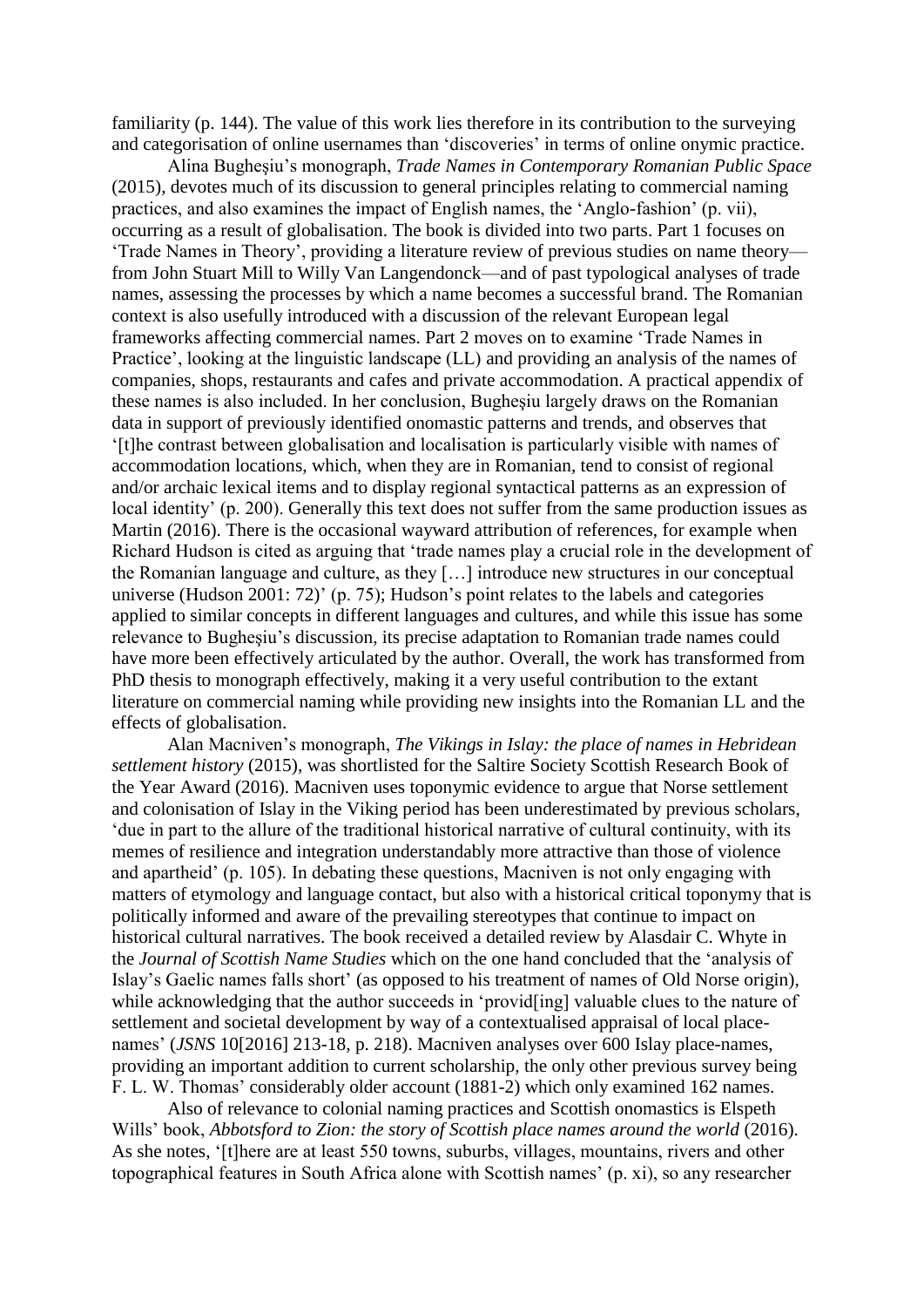dipping into this topic has much material to work with, and many stories to tell. Wills does so entertainingly, although the lack of references forces readers to take a great deal on trust. The book is aimed at a wide audience of general readers; academic readers will perhaps benefit most from the questions and contexts that the text opens up for further investigation. For example, while the presence of Scottish names transplanted to the United States of America, Canada or Aotearoa-New Zealand is well known, Wills also discusses some lesser-known examples, such as the suburbs of 'Szkoty Stare, or Altschottland, and Szkoty Nowe (Old and New Scotland)' in Gdansk, Poland (p. 48). Her exploration also includes anecdotes relating to colonial anthroponymic impositions, including the example of one 'William McDowall, who owned sugar plantations in Nevis and St Kitts in the early eighteenth century, [and] gave his slaves names such as Paisley, Craigends and Kilbarchan' (p. 55). Each of these vignettes may spark further lines of enquiry for the interested onomast, and Wills' text certainly serves to underscore the extent of the involvement of Scots around the globe—borrowing the title from her Introduction—quite literally 'Putting Scotland on the map' (p. xi).

Critical toponymy and anthroponymy takes centre stage in Guy Puzey and Laura Kostanski's edited collection, *Name and Naming: People, Places, Perceptions and Power* (2016). The stated purpose of the volume is to 'contribute to the growing field of critical onomastic enquiry, by analysing patterns of naming and also asking why or how these have come into existence and, crucially, what naming practices mean for those involved' (p. xiii). Many of the papers ask questions and further understanding about different elements of onomastic practice; importantly, many of the issues presented in relation to one specific context or one instance of cultural clash can be ported over to a wide range of other situations and locations—for example, while each post-colonial situation is different in its details, the onomastic questions and cultural contests that arise have much in common with one another. Geographically, the papers travel from Scandinavia to Australia, by way of Scotland, Italy and Hungary. The book is divided into three parts: 'the varied identities of people and places'; 'attitudes and attachment'; 'power, resistance and control'. The editors begin with a piece on 'Trends in Onomastics: An Introduction' (pp. xiii-xxiv) which provides a useful overview of critical toponymic work to date and contextualises the papers in their volume. Part one begins with an enquiry into 'Internet Personal Naming Practices and Trends in Scholarly Approaches', by Katarzyna Aleksiejuk (pp. 3-17). She concludes that the internet username is 'not a uniform category', and while observing some parallels between online naming and naming more generally, usernames are influenced by a matrix of 'cultural, social, individual and medium-related factors, such as purpose of communication, mode (synchronous versus asynchronous), users' backgrounds, official regulations and unwritten norms of naming practices, and possibly other factors' (p. 14). In chapter two, Ian D. Clark discusses 'Visitor Experiences of Aboriginal Place Names in Colonial Victoria, Australia, 1834-1900' (pp. 18-31). Building on his earlier paper, 'Three nineteenth-century colonial travellers to Victoria, Australia, and their preference for Aboriginal place-names – an exploration' (*Onoma* 46[2011] 151-65), Clark examines the works of 100 nineteenth-century travel writers in order to assess their interest in Indigenous toponymy. Of these writers, 36 demonstrate some interest in place-names, and 10 comment on Indigenous names. The common thread linking the latter group is the study of 'the impact of European colonisation', with Isabella Bird, Hume Nisbet and Henry Haygarth expressing particular concern about the imposition of 'semiotically incongruous' colonial names (p. 29). On a related topic, chapter three sees Michael Walsh explore 'Introduced Personal Names for Australian Aborigines: Adaptations to an Exotic Anthroponymy' (pp. 32-46). As this is an under-researched subject, Walsh 'relied on his own fieldwork, particularly at Wadeye in the Northern Territory, and observations in Aboriginal Australia over the last 40 years' for his investigation (p. 32). He decodes a number of patterns in the data, such as the ease of assimilation of names which are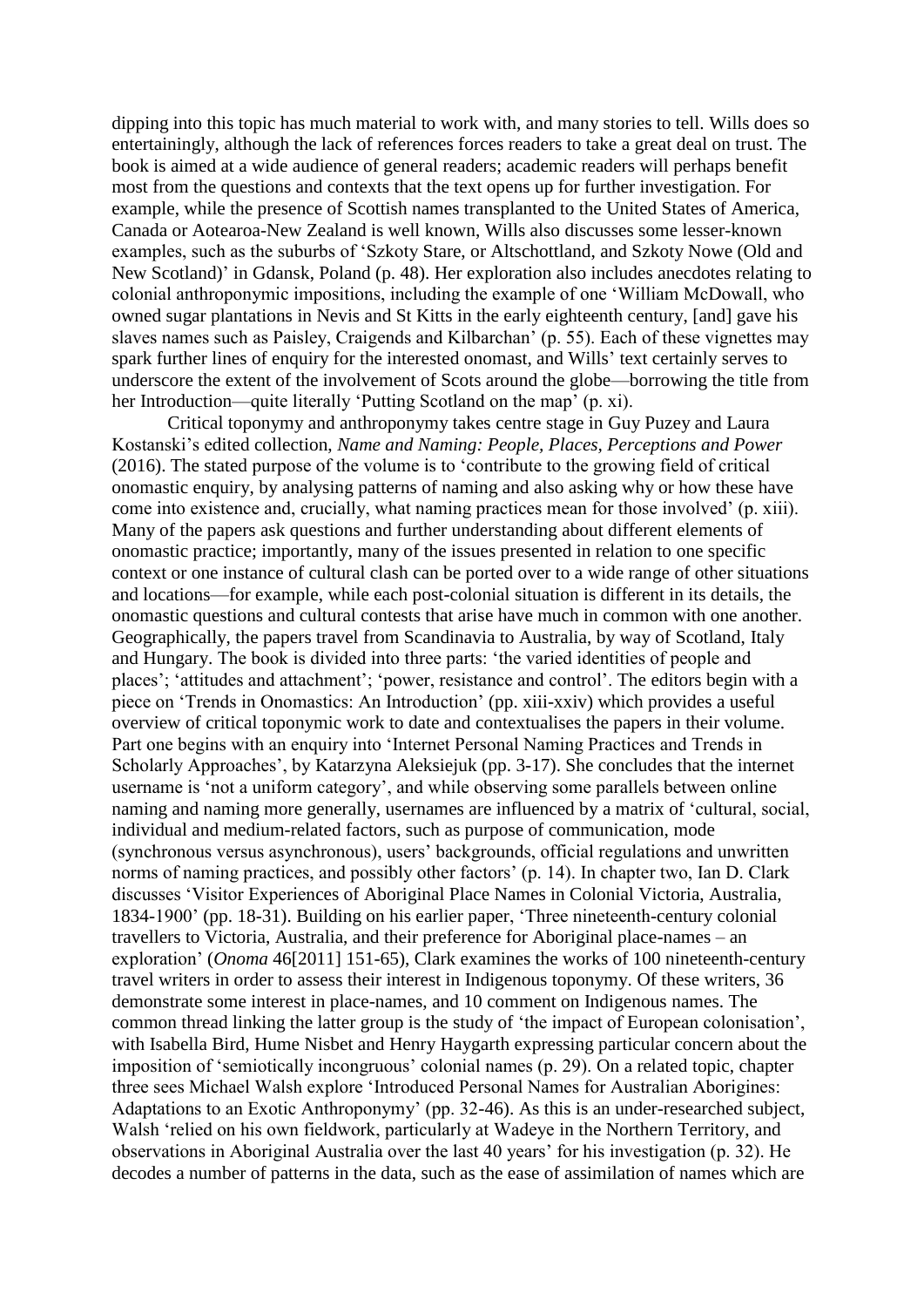phonologically similar to those used in Aboriginal Australian languages (pp. 34-6) and the impact of Presbyterian and Roman Catholic missions on naming trends (p. 37-8). Although this chapter presents an 'initial overview' rather than a definitive statement on these naming practices, Walsh invites further research into such issues as 'to what extent introduced personal names for Australian Aborigines vary from region to region' (p. 44). In chapter four, Ellen S. Bramwell considers 'Personal Naming and Community Practices in the Western Isles of Scotland: Putting Names in the 'Gaelic Sense' (pp. 47-61). Bramwell's sociological study notes that the act of referencing another person 'does not involve simply using the official name, but also using unofficial Gaelic naming traditions to situate a person within the community' (p. 47). Her interviews and ethnographic fieldwork, enhanced by her 'insider status within the community' (p. 50) allowed her to chart the dominant official and unofficial name structures found in 'a part of one of the islands of the Western Isles', although the area in question is not specifically identified, 'in order to protect the identities of the informants' (p. 49). She documents the prevailing patterns of individual and kinship bynames, nicknames, and maritonyms, concluding that the naming systems 'are multilayered, allowing for indexing and reinforcement of community knowledge and close-knit social ties as part of everyday practice' (p. 59). Chapter five, by Peter Mühlhäusler and Joshua Nash, returns to the southern hemisphere to examine 'Signs of/on Power, Power on/of Signs: Language-Based Tourism, Linguistic Landscapes and Onomastics on Norfolk Island' (pp. 62-80). The isolated Pacific island of Norfolk, between Australia and Aotearoa-New Zealand, with a population of about 1600, has two official languages: English and Norf'k (or 'the Pitkern-Norf'k language'), the latter developing 'on Pitcairn Island as a consequence of the mutiny on the Bounty' (p. 64). Norf'k has a particular draw for tourists and is used extensively in marketing and in the island's (onomastic) LL, but Norf'k is not always represented faithfully; Mühlhäusler and Nash note, for example, the tourist-oriented guide, *Speak Norfolk Today* (1988), which documents a form of the language known as '"instant Norf'k"' (Laycock, 1989), an easy-tomaster variety markedly different and distinct from the broad variety of the language generally spoken by older Pitcairn descendants' (p. 72). The authors argue for a more informed, culturally-aware and environmentally-sensitive tourism that acknowledges the importance of Norf'k as an asset, and in which 'Norfolk's LL is but one outlet for these possibilities that will hopefully become reality' (p. 78). (Nash also examines the insider knowledge necessary to understand the uses of place-names coined in Norf'k in 'Cultural Aspects of Norfolk Island Toponymy' (*OnCan* 95[2016] 23-49) and assesses the distinctive methodological approaches best suited to insular onomastic research contexts in 'Island Place-naming and Insular Toponymies' (*Names* 63[2015] 146-57.)

Part two, on 'Attitudes and Attachment', begins with Laura Kostanski's chapter on 'The Controversy of Restoring Indigenous Names: Lessons Learnt and Strategies for Success' (pp. 83-105), which examines the consequences of the proposed restoration of Indigenous names in the then 'Grampians National Park' (now the Grampians/Gariwerd National Park in 1989-90 (p. 83). She puts forward several key recommendations for future attempts to engage with naming processes, including the need for '[n]ame restoration [to] be conducted as a community-based decision-making program'; the need for 'the naming authority [to] conduct education programs to provide the community with details of why certain toponyms are slated for restoration' (p. 103); the need for dual naming to be considered in order to respect the 'individuals and communities [that] have already formed attachments with the existing officially recognised toponyms'; and the caveat that '[n]aming authorities should never utilise a name restoration program solely for the purposes of promoting the qualities of a place to tourists' (p. 104). In 'Attitudes to Street Names in Helsinki' (pp. 106-19), Terhi Ainiala develops the concept of folk onomastics, on analogy with folk linguistics, to explore perceptions of street-names through interview data. Her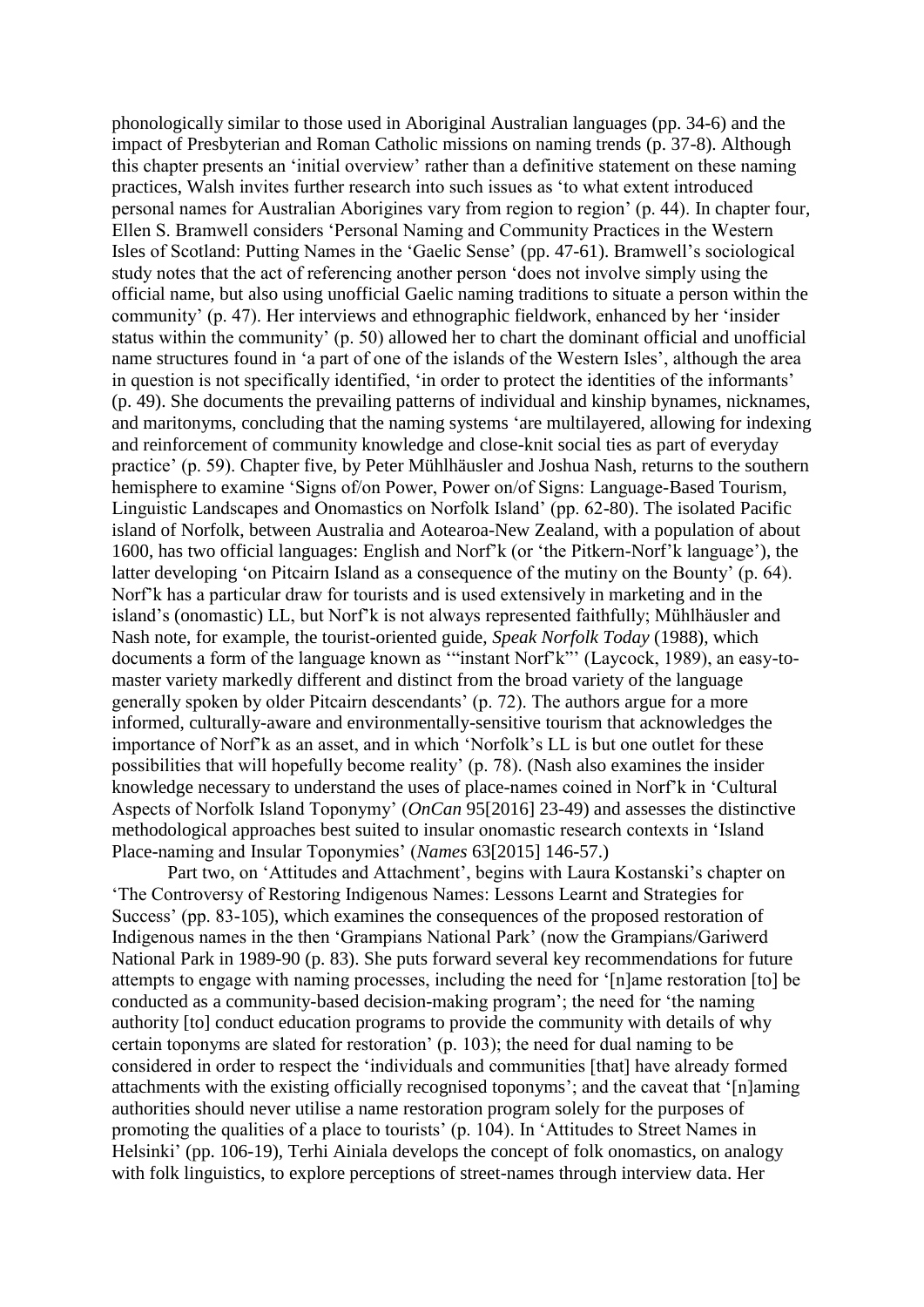findings support earlier conclusions that 'the descriptiveness of names is considered an important feature', while also demonstrating that for many informants, 'it is important that a name says something about the place itself' (p. 117). She therefore questions the use of thematic patterns of naming, where a new estate or group of streets are all called after a set of people or things (e.g. flowers, rulers). 'Should these kinds of thematic names be planned more carefully so they can be more deeply anchored to their surroundings?' (p. 118) In chapter 8, Maimu Berezkina examines 'Linguistic Landscape and Inhabitants' Attitudes to Place Names in Multicultural Oslo', focusing specifically on Grønland because of its extensive immigrant population, and examining the languages used in commercial contexts. Her study showed that '[m]inority languages [...] are almost exclusively found on elements of the LL that are relevant only for a certain immigrant group', and 'that there is no distinctive pressure from the [Norwegian, Pakistani and Polish] minority communities to influence the linguistic composition of official signs in Oslo' (p. 134). Chapter 9, my own, 'Attitudes to Scots: Insights from the Toponymicon' (pp. 137-49), argues that the use of the Scots language in both the official and unofficial LL attests to its local prestige. In chapter 10, 'Slang Toponyms in Hungary: A Survey of Attitudes Among Language Users' (pp. 153-61), Erzsébet Győrffy evaluates the results of a questionnaire completed by a group of student informants. Many Hungarian slang names are alterations of their original forms with elements from English-speaking contexts added, as for example in the case of *Balmazújváros* which has the slang form *Balmaz New York* (p. 155). Respondents typically focused on the humour of slang names, their predominant use, in informal contexts, by 'urban populations and by young people' (p. 156), and their sociolinguistic function as identifiers of community belonging. Some informants also considered them fashionable terms (p. 158); essentially, 'what is characteristic of the other areas of slang vocabulary is also characteristic of slang toponyms' (p. 159).

Part three, 'Power, Resistance and Control', begins with Guy Puzey's chapter, 'Renaming as Counter-Hegemony: The Cases of *Noreg* and *Padania'* (pp. 165-184), which draws on Antonio Gramsci's theories of language and power. Puzey examines the contested names for Norway: *Norge* (Bokmål) and *Noreg* (Nynorsk) and the efforts of the Lega Nord (Northern League) 'to construct the idea of a northern Italian nation, *Padania*' (p. 175), and the socio-political debates provoked by these toponyms. His conclusion logically calls for greater recognition of toponyms as 'everyday symbols of nationhood, identity, belonging or, potentially, exclusion' (p. 181). Chapter 12, by Staffan Nyström, 'Naming Parks, Footpaths and Small Bridges in a Multicultural Suburban Area' (pp. 185-96), focuses on local onomastic planning by the Name Drafting Committee of Stockholm in the Rinkeby and Tensta districts of the city. Social problems in these areas, including the need for better identification of hot-spots for criminal activity, led to a debate around the need for additional names, going against usual practice: 'it was simply normal procedure not to name […] minor parks, bridges and footpaths' (p. 188). The Name Drafting Committee took up this challenge, producing a set of practical (if unimaginative) names in Swedish, which were all adopted formally by 2011 (for official use), although the outcome was an unusual form of top-down, onomastic policy-making. At the time of writing the author notes: 'there are still no signs showing the new names, which means they remain unknown to the general public' (p. 195). These names largely exist outside of public use; only time will tell 'if they have been generally accepted or not', though they have apparently pleased the local officials who requested them (p. 195). In chapter 13, 'Personal Names in Language Policy and Planning: Who Plans What Names, for Whom and How?', Justyna B. Walkowiak comments on a wide diversity of practices from around the world. Drawing attention to the little effort made thus far 'to incorporate [names] systematically into the theoretical framework' of language policy and planning, and the spread of commentary on the topic across a wide range of disciplines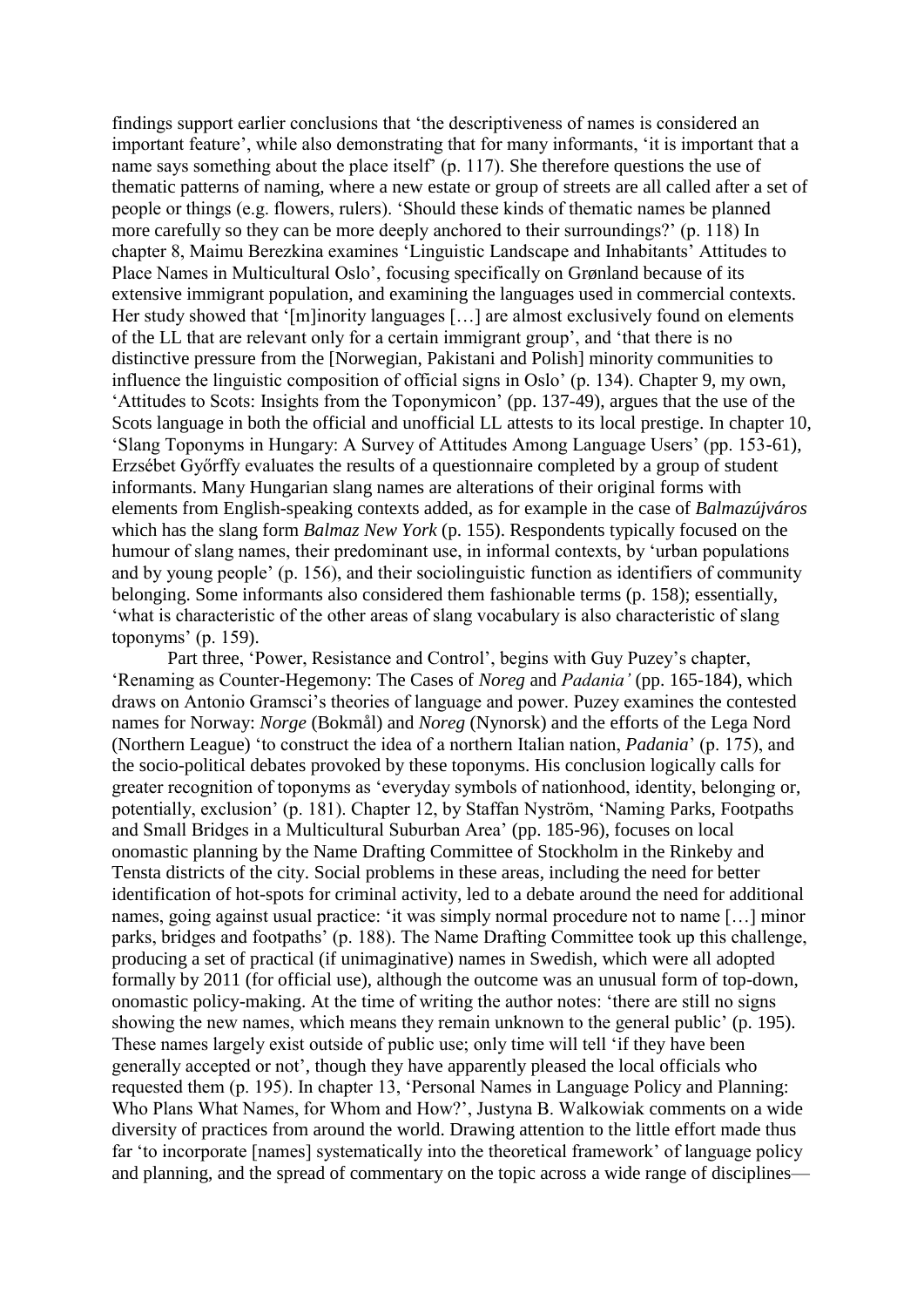from law to linguistic human rights (p. 210)—Walkowiak's chapter is a timely introduction to a topic deserving of further scrutiny. In chapter 14, Aud-Kirsti Pedersen poses the question: 'Is the Official Use of Names in Norway Determined by the Place-Names Act [1991; revised 2006] or by Attitudes?' (pp. 213-28). She examines the methods by which names have been recorded and the challenges of deriving, in accordance with the Act, 'a standardised spelling based on the local inherited pronunciation' (p. 214), observing two key issues at play. Establishing official versions of traditional Norwegian names, passed on by oral tradition, is hampered by prejudice lingering from negative comparisons with Danish, 'the elite language in Norway for hundreds of years', and there are problems with 'bringing Sámi and Kven place names into official public use [because of] the negative attitudes to these languages' (p. 225). She concludes that the Act has so far been 'an inefficient tool' (p. 225). Related questions are debated by by Kaisa Rautio Helander in chapter 15, 'The Power of Administration in the Official Recognition of Indigenous Place Names in the Nordic Countries' (pp. 229-49). This study examines the success of efforts to grant recognition to indigenous Sámi place-names. In Norway, the Place-Names Act (1991) has enabled restoration of some Sámi names, but the process is not always straightforward; debates over spellings can delay implementation, various forms of local government bodies are unsystematic in their approach, and activists face resistance because 'Sámi settlement names are clearly regarded as symbols of Sámi rights' (p. 245). Pedersen notes that the restoration of Sámi names has proceeded more effectively in Finland, where 'administrative bodies respect the Sámi language act' (p. 246) which rather leaves one wondering whether the problem of implementing such changes in Norway could be remedied by greater central control over local policy, or whether deeper racial tensions are implied. These questions of language planning, cultural contestation, and official power have their parallels in a wide range of countries, and this type of comparative work may be of particular benefit to other contexts where similar political issues arise.

African critical toponymy is explored in Liora Bigon's edited volume, *Place Names in Africa: Colonial Urban Legacies, Entangled Histories* (2016). The fourteen chapters in the book provide a very valuable addition to global onomastics. Bigon opens with an introductory chapter (pp. 1-25), identical in title to the collection, noting, 'untypically of both traditional and recent place naming studies, which have been governed by linguists and historians of (European) nationalism respectively, this volume is primarily a product of urbanists – that is, of urban historians, planners, geographers and architects' (p. 1). English names in Africa are considered in several chapters, including Garth Myers', '"The Trees are Yours": Nature, Toponymy and Politics in the Interpretation of Cultural Landscapes in Lusaka and Zanzibar' (pp. 45-57) and Barbara Meiring's, 'South African Identity as Reflected by its Toponymic Tapestry' (pp. 159-75). Similar questions are further articulated in *The Postcolonial Condition of Names and Naming Practices in Southern Africa* (2016), edited by Oliver Nyambi, Tendai Mangena and Charles Pfukwa. The twenty-one chapters are thematically grouped to cover issues in anthroponomy, literary onomastics, toponymy and brand naming. In the introductory chapter, 'The Way We Name Now: Postcolonial Perspectives from Southern Africa' (pp. 1-19), Oliver Nyambi and Tendai Mangena begin by suggesting that there is 'no better site to encounter colonial remnants of the postcolony than in the on-going debates on toponym (place name) changes across the whole of the southern African region' (p. 1). Of particular interest for English studies are the chapters 'Suburban Blight: Perpetuating Colonial Memory through Naming in Mutare, Zimbabwe' by Jacob Mapara and Shumirai Nyota (pp. 289-306), and 'Phoneme-Grapheme Disparities in Some Bulawayo Ndebele Toponyms' by Sambulo Ndlovu (pp. 307-20).

Alongside these new onomastic titles, the subject continues to be represented by a wide range of journals and newsletters, ranging from well-established international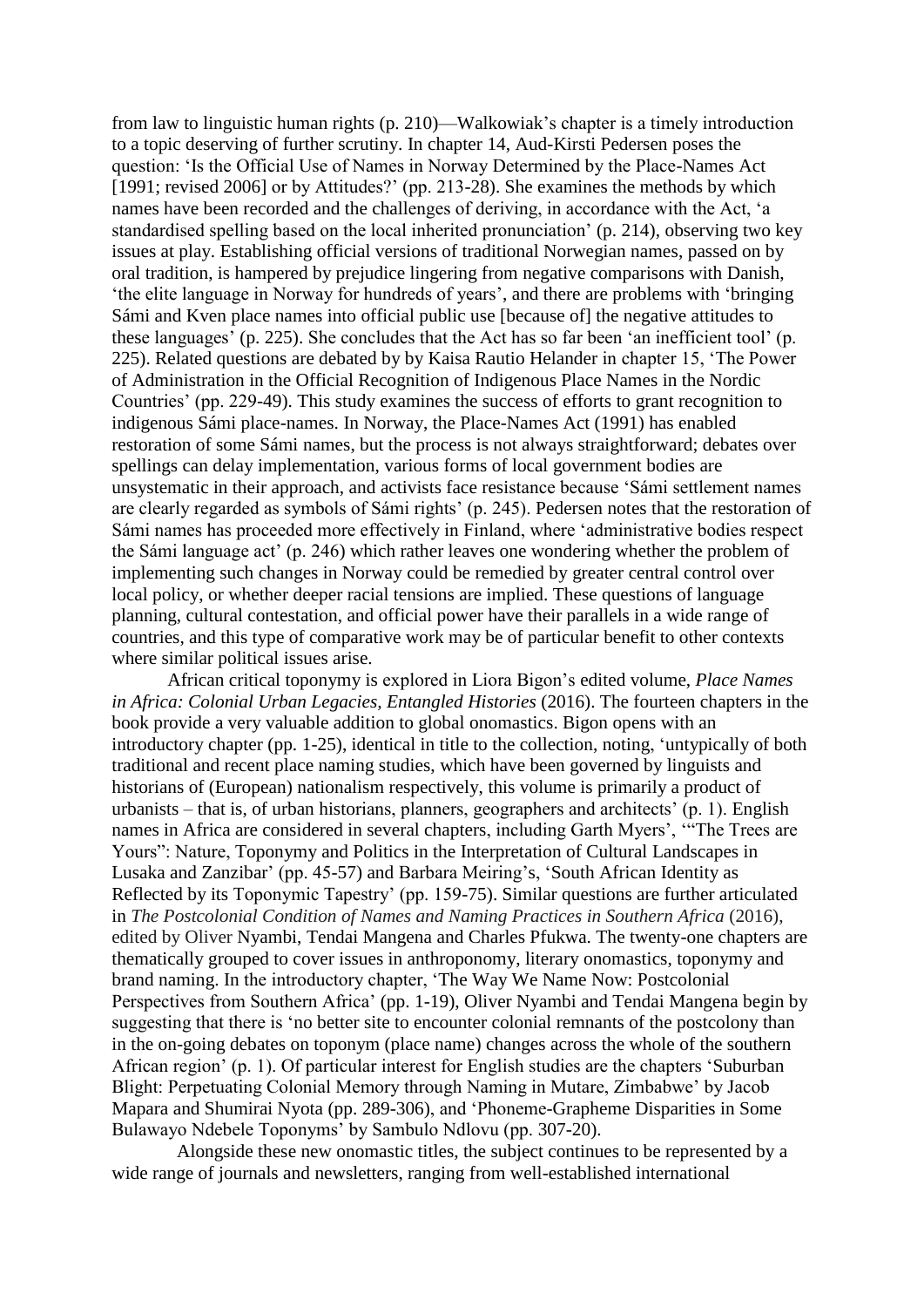publications such as *Onoma* to the numerous hard copy and electronic newsletters issued by national and local onomastic societies, such as the electronic newsletter of the Lancashire Place-Name Society and *Placenames Australia*, the newsletter of the Australian National Placenames Survey. While it is beyond the scope of this review to address and acknowledge every one of these periodicals in detail, it is a testament to the health of the sub-discipline that so many groups currently exist. *The Journal of Literary Onomastics*, which existed in a former life as the journal *Literary Onomastics Studies* (1974-89), deserves special mention for providing a dedicated international forum for the subject, thanks to its reboot in 2012 by Stefan Jurasinski. In 2016, *Names and Their Environment: Proceedings of the 25th International Congress of Onomastic Sciences, Glasgow, 15-19 August 2014*, a wide-ranging collection of papers edited by Carole Hough and Daria Izdebska, was published online. The material is organised into 5 volumes: 'Keynote Lectures: Toponomastics I'; 'Toponomastics II'; 'Anthroponomastics'; 'Theory and Methodology / Socio-onomastics'; 'Literary Onomastics / Other Names / Commercial Names', and can be downloaded in pdf format from the website of the International Council of Onomastic Sciences. It should also be remembered that papers written in other languages often deal with subjects that are directly relevant to the study of English and onomastics, such as those published in the Russian journal *Voprosy Onomastiki* (*Problems of Onomastics*). In 2015, for example, Vladislav V. Alpatov examined pre- and post-Reformation naming practices in 'Place-Names with Biblical Associations in England and Other Countries of Western Europe: A Chronology and Motivation', noting key periods of activity in the  $13<sup>th</sup>$ -14<sup>th</sup> and  $18$ -19<sup>th</sup> centuries ( $P_0O$  18[2015] 17-46]).

Volume 47 of *Onoma*, the 2012 issue of the Journal of the International Council of Onomastic Sciences, was published in 2015, and took as its focus 'Names and Law'. Guest edited by Katharina Leibring and Andreas Teutsch, the volume looks at anthroponymic and toponymic practices in Hungary, Norway, Sweden, Finland, Iceland, France, Austria, Poland, Denmark and Germany, and includes two papers on commercial names in Russia and usernames on the Internet. While the focus of these papers is very much on their individual contexts, much of this information is of relevance to ideas of language policy and planning wherever those questions are raised. The case studies addressed in each country are therefore of universal onymic interest, at least at the more transferrable, theoretical level.

*Nomina*, the Journal of the Society for Name Studies in Britain and Ireland, and the *Journal of the English Place-Name Society*, covered toponymic and anthroponymic topics with the occasional digression into more modern onomastic contexts in the volumes for 2014 and 2015 (published in 2015 and 2016 respectively). Michael Pearce considered questions of regional identity in his papers on 'The Ethnonym *Geordie* in North East England' (*Names* 63[2015] 75-85), and '"Not quite a Geordie": the folk-ethnonyms of north-east England' (*Nomina* 37[2014] 1-34), noting several examples of ethnonyms that began as insults but were later adopted 'as positive badges of identity' (p. 28). The history and etymology of a term first recorded in writing in the nineteenth century and used by 'English-speaking Americans in reference to francophone Canadians' (p. 76) is explored by William Sayers in 'Etymologies of *Canuck'* (*OnCan* 95[2016] 75-84). Duncan Probert examined 'Peasant personal names and bynames from late-eleventh century Bury St Edmunds (*Nomina* 37[2014] 35-71), uncovering 'a rich and established tradition of bynames', most of which were 'originally in the vernacular (generally Old English, with a few of Scandinavian or French origin) but with common terms and some inflections rendered in Latin' (p. 65). Simon Young poses the question, 'What is a Boggart Hole?' (*Nomina* 37[2014] 73-107), suggesting that the northern English *boggart*—a ghostly or goblin-like folkloric creature—is typically associated with 'low-lying wet places' (p. 89). In the course of his research he has assembled an impressive corpus of 108 *boggart* names, and while it is unlikely to be exhaustive, due to the unofficial and microtoponymic employment of the element, the corpus facilitates a much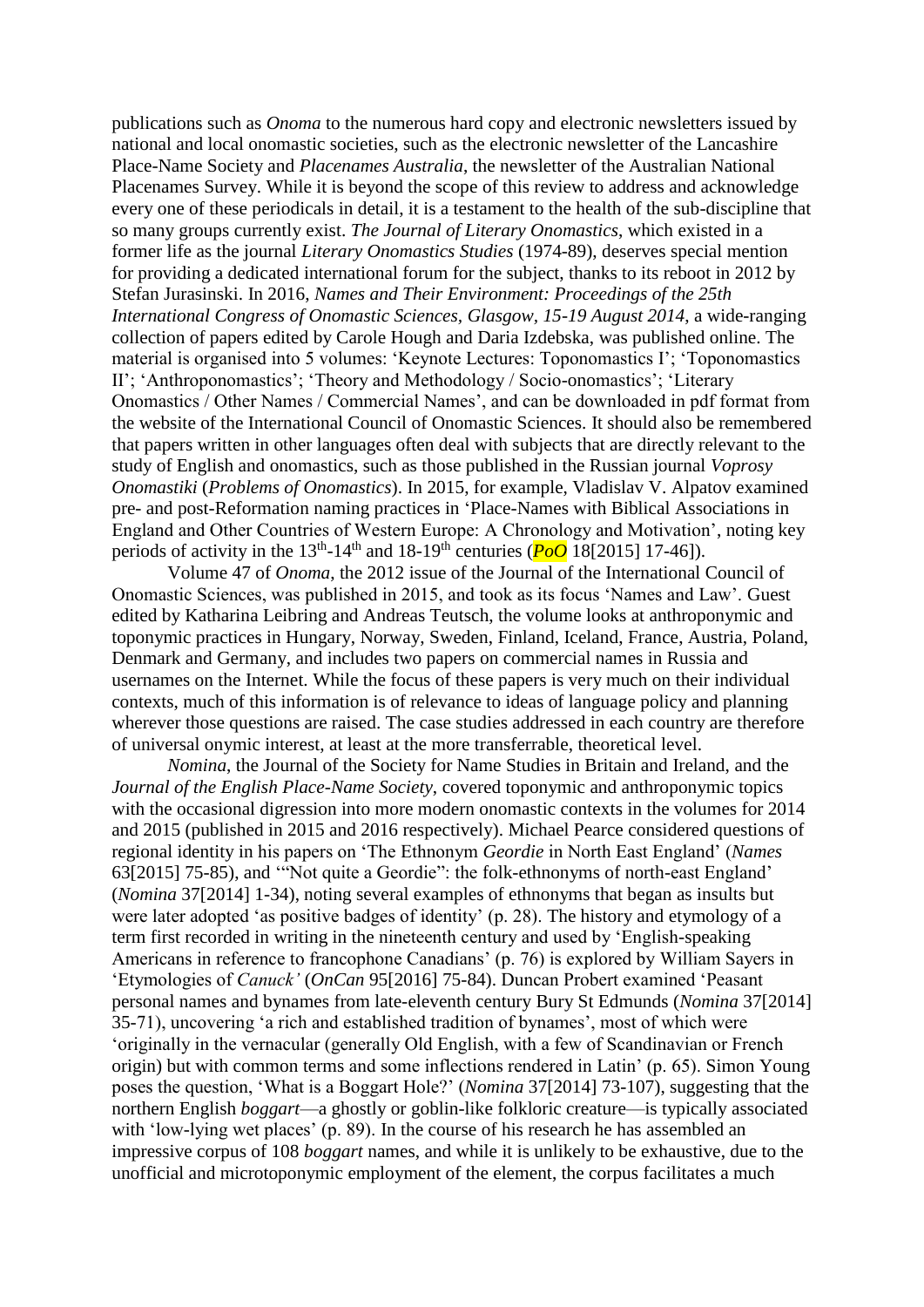wider examination of this place-name element than has hitherto been possible. Continuing the magical theme, Frank Nuessel provides 'A Note on the Names of Selected Magicians' (*Names* 63[2015] 44-54).

Peter McClure continues his series of articles, 'Explaining English surnames: linguistic ambiguity and the importance of context' with 'Part Two: Interpreting the Modern Data' (*Nomina* 37[2014] 109-41), which examines material from the mid-fifteenth to the late nineteenth century. Stressing the instability of hereditary surnames, he warns that their lack of regulation and frequency of reinterpretation has not always been fully appreciated, yet the historical record shows 'name-forms converging and diverging in ways that easily can mislead etymologists, cataloguers and indexers' (p. 111). Lack of systematic study of evolving name forms has also led to valuable historical linguistic data being overlooked, particularly data relating to dialectal phonology, and McClure anticipates *FaNBI* as a resource to facilitate a more holistic understanding of morphological and phonological surname evolution. McClure also uses *FaNBI* data in his ground-breaking article 'English toponymic surnames fused with Anglo-Norman preposition and article: myth or reality' (*Nomina* 38[2015] 33-69). Through detailed, thorough examination of surname histories, he challenges the idea that 'modern surnames in *Del*-, *Dela*- and *Du*- formed a homogeneous, etymologically coherent group' (p. 63), concluding that there is 'no evidence of any modern surnames in Reaney and Wilson's dictionary that are certainly topographic in origin with an original fused A[nglo-]N[orman] prepositional element' (p. 64). Noleen Turner explores 'Paronomasia, word play and double entendre in name giving' (*NomAf* 30[2016] 75-87), focusing on names for people, boats and businesses. Marc Picard writes 'On the Origins of the 'Unexplained' English Surnames in North America' (*OnCan* 94[2015] 44-95), supplying a gazetteer (pp. 46-81) of suggested interpretations for surnames labelled in Patrick Hanks' *Dictionary of American Family Names* (2003) as 'English: unexplained'. He also includes several appendices of surnames of non-English origin, surnames discussed in English onomastic dictionaries, and surnames he considers of English origin but otherwise obscure. Some studies focused very particularly on individual names. Fiona Edmonds assesses 'Norse Influence in North-West England: Jocelin of Furness's Interpretation of the Name *Waltheof'* (*JSNS* 9[2015] 43-62). 'Blackbeard's surname' is examined by Richard Coates (*Nomina* 37[2014] 159-68) who concludes that the infamous privateer's name was *Thatch*; if this be an inherited rather than an adopted name, historical records suggest 'he had family connections with Bristol' (p. 164).

Peter A. Rogerson discusses 'The Effects of Months, Holidays, and the Birthdays of Presidents on Choice of Baby Names' (*Names* 64[2016] 234-41), noting that baby (boys) in the US are much more likely to be named after a president if they share their birthday. Sharon N. Obasi examines 'Naming Patterns in Rural South-Central Nebraska' (*Names* 64[2016] 158-65), observing that boys and first-born children were more likely to be 'namesaked', that is, named after a relative, in accordance with local tradition. Data from the website MissNowMrs.com is used by Laurie K. Scheuble and David R. Johnson in their paper, 'Keeping Her Surname as a Middle Name at Marriage: What Predicts this Practice Among Married Women Who Take Their Husband's Last Name?' (*Names* 64[2016] 202-16). They suggest that women who adopt this naming strategy may do so as 'a compromise between adhering to normative gender role expectations and maintaining one's identity' (p. 213). Also examining present-day practices, Alexandre Pascual, Nicolas Guéguen, Boris Vallée, Marcel Lourel, and Olivier Cosnefroy consider 'First Name Popularity as Predictor of Employability' (*Names* 63[2015] 30-36]), concluding that bearers of popular first names have a distinct advantage when job-hunting. Also on the subject of onomastics and perception, Réka Benczes and Kate Burridge explore 'Current Attitudes to Ageing as Reflected in the Names of Australian Aged Care Facilities' (*Names* 63[2015] 127-45). Their 2013 data shows a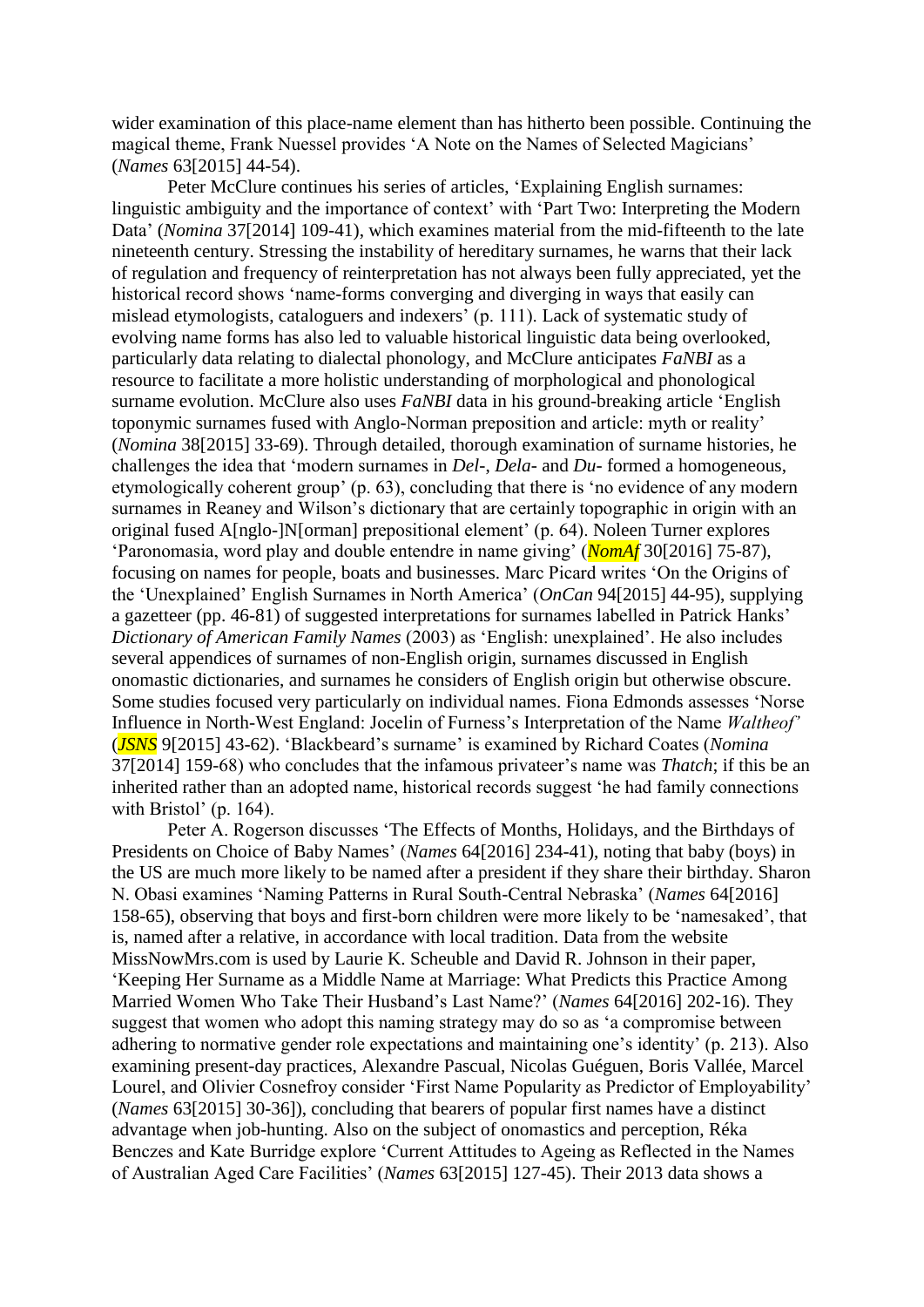marked increase in the use of euphemisms since 1987, and they read this change as reflecting a move towards a more positive view of ageing.

By 'Looking even more closely at the Nordic element in East Anglian place-names' (*Nomina* 37[2014] 143-58), Gillian Fellows-Jensen examines the Lincolnshire name Threekingham (Threckingham) in the light of the Norfolk name Thrigby, and assesses the use in East Anglia of the Scandinavian names *Arnketil*, *Ásketil*, *Grímketil*, *Þurketil* and *Ulfketil*. In 'The Scottish Maidenwells' (*Nomina* 38[2015] 1-16), Carole Hough updates her previous contribution to the study of this group of names (*Nomina* 33[2010] 27-44) with further insights from the seven Scottish *Maidenwell* names so far identified. She concludes that rather than widening the name-type identified in the southern British examples, the Scottish names 'clearly stand apart', and do not clearly form a coherent type of their own (p. 14). In 'Some Nottinghamshire dead men', Rebecca Gregory responds to Jeremy Harte's 'Down among the dead men' (*Nomina* 36[2013] 35-52), widening the corpus of *Deadman* names with a collection from her own research. She argues that the patterns of correspondence between these names and names denoting places of execution deserve further consideration, and may not support Harte's assertion that *Deadman* names 'reflect unexpected or exceptional circumstances' (p. 85) but rather provide insights into hitherto unknown 'placename types connected to execution and burial customs in the medieval period and beyond it' (p. 91). John Algeo considers a different category of minor names in 'From Classy to Classic: Changing Fashions in Street Names' (*Names* 63[2015] 220-32), focusing on onomastic patterns in the odonyms of Athens, Georgia. Eila Williamson looks at former British methods of recording place-name data in '"hence the name": Berwickshire parishes along the Anglo-Scottish Border as described in the Ordnance Survey Name Books' (*JSNS* 9[2015] 83-96).

A very accessible article which 'sample[s] and celebrate[s] the great wealth of placenames' (p. 5) is Diana Whaley's informative and wide-ranging Cameron lecture from 2015, 'The Other Millennium: English Place-Naming after the Norman Conquest' (*JEPNS* 46[2014] 5-31). The history and etymology of individual place-names is (re-)examined in several contributions: 'Oundle, Northamptonshire' by Richard Coates (*JEPNS* 47[2015] 40- 44); '*Odencolc* revisited and revised' by Paul Luscombe (*JEPNS* 47[2015] 5-15); 'A Suffolk miscellany: East Bergholt, Gulpher, Harkstead, Hussey Green, *Maidstone*, Orwell, Purton Green, Rodbridge, *Throughton*, Undley, Walsham le Willows, Wenhaston, Whitton' by Keith Briggs (*JEPNS* 47[2015] 19-37); 'Buttington and Buttington (or vice versa): a tale of two names' by David Horovitz (*JEPNS* 47[2015] 38-54); 'The Contested Etymology of Devil's Peak / Duiwelspiek along Table Mountain' by Bertie Neethling (*NomAf* 30[2016] 84-95); 'The Etymology and History of the Placename "Des Moines"' (*Names* 63[2015] 109-117). Individual name elements are the focus of attention in the following articles: 'The meaning of *dinge* in the names of buildings' by Peter McClure and George Redmonds (*JEPNS* 46[2014] 32-39); 'Old English *sǣte* and *sǣtan*' by John Baker (*JEPNS* 46[2014] 45-81); 'Searching for early drove roads: *hrȳðer, mersc-tūn* and *heord-wīc*' by Ann Cole (*JEPNS* 47[2015] 55-88). Sheila M. Young takes a look at some other well-trodden paths in 'The Eternal Ascent: an exploratory treatise on mountain route names' (*JSNS* 10[2016] 137-205). The methods by which names can shift through differing linguistic and geographical contexts are investigated by Adrian Koopman in 'Margate, Murray, *mossambicensis* and muslin: a look at 'travelling' toponyms' (*NomAf* 29[2015] 33-52). Margate in KwaZulu-Natal is transferred from the English town of the same name; the surname *Murray* is derived from the Scottish place-name Moray; the name of Mozambique is captured in the scientific name *Pseudobersama mossambicensis* (False White-Ash); the fabric *muslin* is derived from the name of the city of Mosul in Iraq. Each of these processes of 'travelling' raise important issues about the semantics of names. Neil Larry Shumsky pursues figurative processes of naming in 'Toponyms of a Different Type: Metaphors as Placenames and Place Nicknames' (*Names*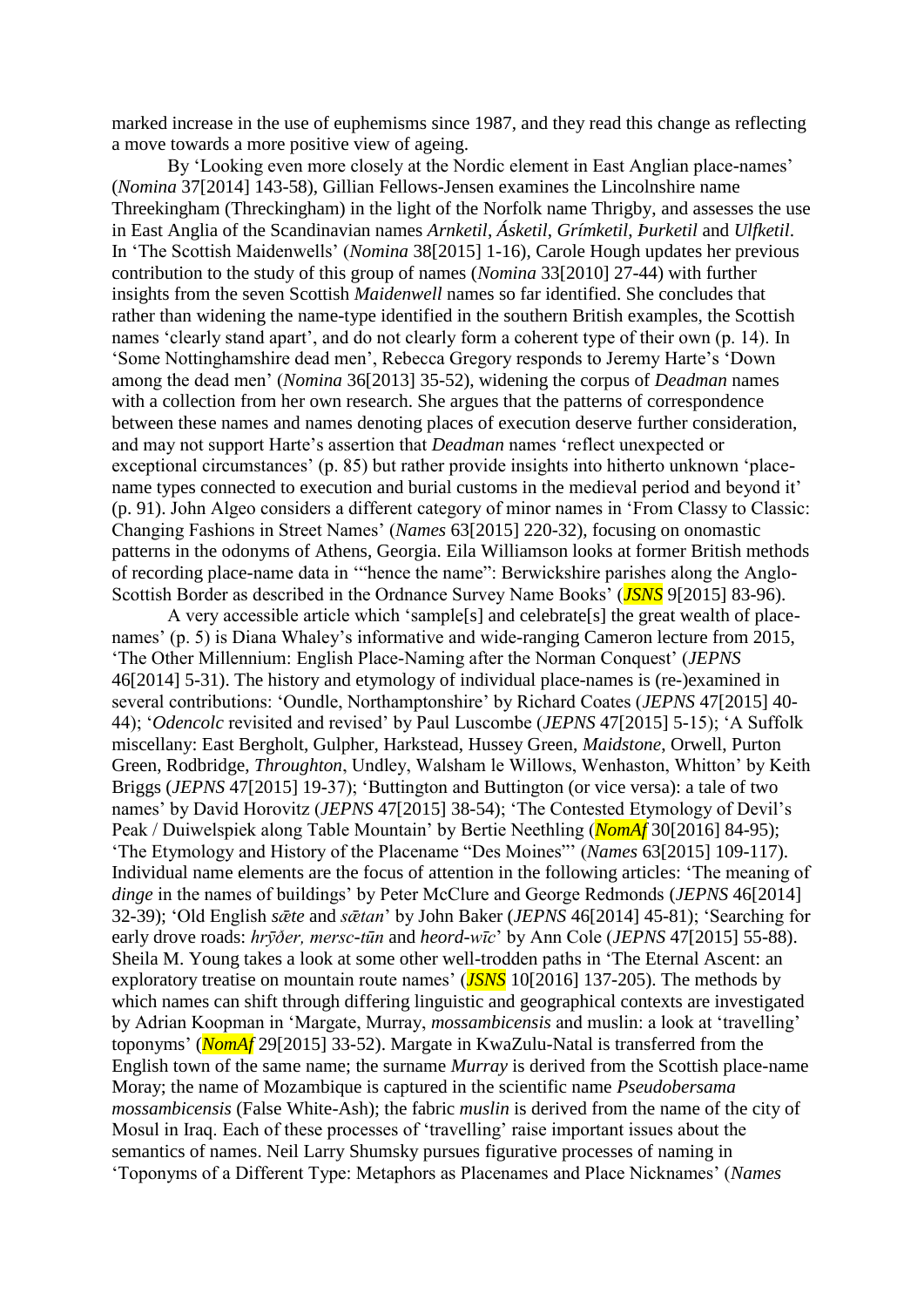64[2016] 127-37), and Jan Tent sheds light on 'Antecedent Generics: How Capes, Lakes, Mounts, and Points are named in the Antipodes' (*Names* 64[2016] 148-57).

Questions of cultural contact are raised by Richard Coates in his argument that Maisemore near Gloucester, Dolday in Worcester, and Mardol in Shrewsbury are all of Welsh origin and attest to the presence of 'Welsh markets in marcher towns' on the border with England (*Nomina* 38[2015] 17-31). Beatrice Lantern debates the status of place-names as cultural archives in 'Toponyms as a collective experience: The Ndebele Exodus from Zululand to present-day KoBulawayo in Zimbabwe' (*NomAf* 29[2015] 53-68). Simon Taylor looks at '"StronPatnaHachalas or the Oxterhill': place-names and language-contact in the Beauly area, Inverness-shire' (*JSNS* 9[2015] 63-82). Bertie Neethling explores colonial and decolonialising processes involved in 'Naming and Renaming of South African Warships' (*NomAf* 29[2015] 97-111); the names of many ships were changed after the election of 1994 ushered in a new democratic politics. The decolonising shift away from the English language is also discussed by Mape Mohlomi and Maleshoane Rapeane-Mathonsi, in 'The use of Sesotho names for advertisements: The case of financial institutions and cellular network companies in Lesotho' (*NomAf* 30[2016] 48-31), and by Rosaleen O. B. Nhlekisana, in 'The significance of Setswana names of business enterprises in Botswana' (*NomAf* 30[2016] 49- 59). The post-colonial landscape is also the focus of Peter E. Raper's article, 'Mapping Toponymic Evolution in Southern Africa: Diversity and Heritage' (*NomAf* 30[2016] 125-36), in which he notes the growing recognition of Bushman place-names and the efforts being made to preserve them.

Publications on literary onomastics for 2015-16 include those selected for the special issue (2) of *Names: A Journal of Onomastics* (2016) on 'Names in Science Fiction, Fantasy, Horror, and Mystery'. Dorothy Dodge Robbins revisits Daphne du Maurier's novel *Rebecca* (1938), further examining its onomastically-invisible narrator, in 'R is for Rebecca: A Consonant and Consummate Haunting' (*Names* 64[2016] 69-77). Using both literary and non-literary examples, Michal Ephratt asks 'What's in a no-name?' (*OnCan* 94[2015] 1-34), a concept he defines as 'leaving out the individual's singular name by which he or she is identified when the mention of that name is anticipated' (p. 11). Shoshana Milgram Knapp explores 'Ayn Rand's *Anthem*: Self-Naming, Individualism and Anonymity' (*Names* 64[2016] 78-87), examining the role of formulaic, depersonalised names and name-claiming in the dystopian tale. Marinette Grimbeek discusses satirical commercial naming in 'Wholesale Apocalypse: Brand Names in Margaret Atwood's *Oryx and Crake*' (*Names* 64[2016] 88-98). Kara Kennedy looks at constructions of otherness in 'Epic World-Building: Names and Culture in *Dune'* (*Names* 64[2016] 99-108]). Laurel Sutton, in 'Aliens are just like us: Personal Names in The Legion of Super-Heroes' (*Names* 64[2016] 109-119), considers the parallels between the everyday naming practices in English-speaking US communities and the names given to these thirty-first century teenage super-beings. A further publication that deserves mention here is Christopher L. Robinson's 'A Sense of the Magical: Names in Lord Dunsany's *The King of Elfland's Daughter*' (*Names* 63[2015] 189-99).

In '*Smelt* and *Mary Scotland*: Nicknaming in Frank Macdonald's *A Forest for Calum*' (*OnCan* 95[2016] 1-21), William Davey argues that Macdonald succeeds in capturing a convincing representation of real-life anthroponymic practice in his Cape Breton novel. Adam Meyer examines the relationship between the names of authors and their characters in 'Bi-Modal Name and Tragicomic Fate: Delmore Schwartz's Shenandoah Fish and Thane Rosenbaum's Duncan Katz' (*Names* 63[2015] 171-82). In '"The Course of a Particular": Names and Narrative in the Works of Joseph Mitchell' (*Names* 63[2015] 3-15), Michael Adams examines the special significance of names in this writer's work, noting that 'Mitchell's narrative naming strategies are of existential importance' (p. 11). Adrian Koopman examines the poetic uses of toponyms in 'From Armagh to Slieve Gullion: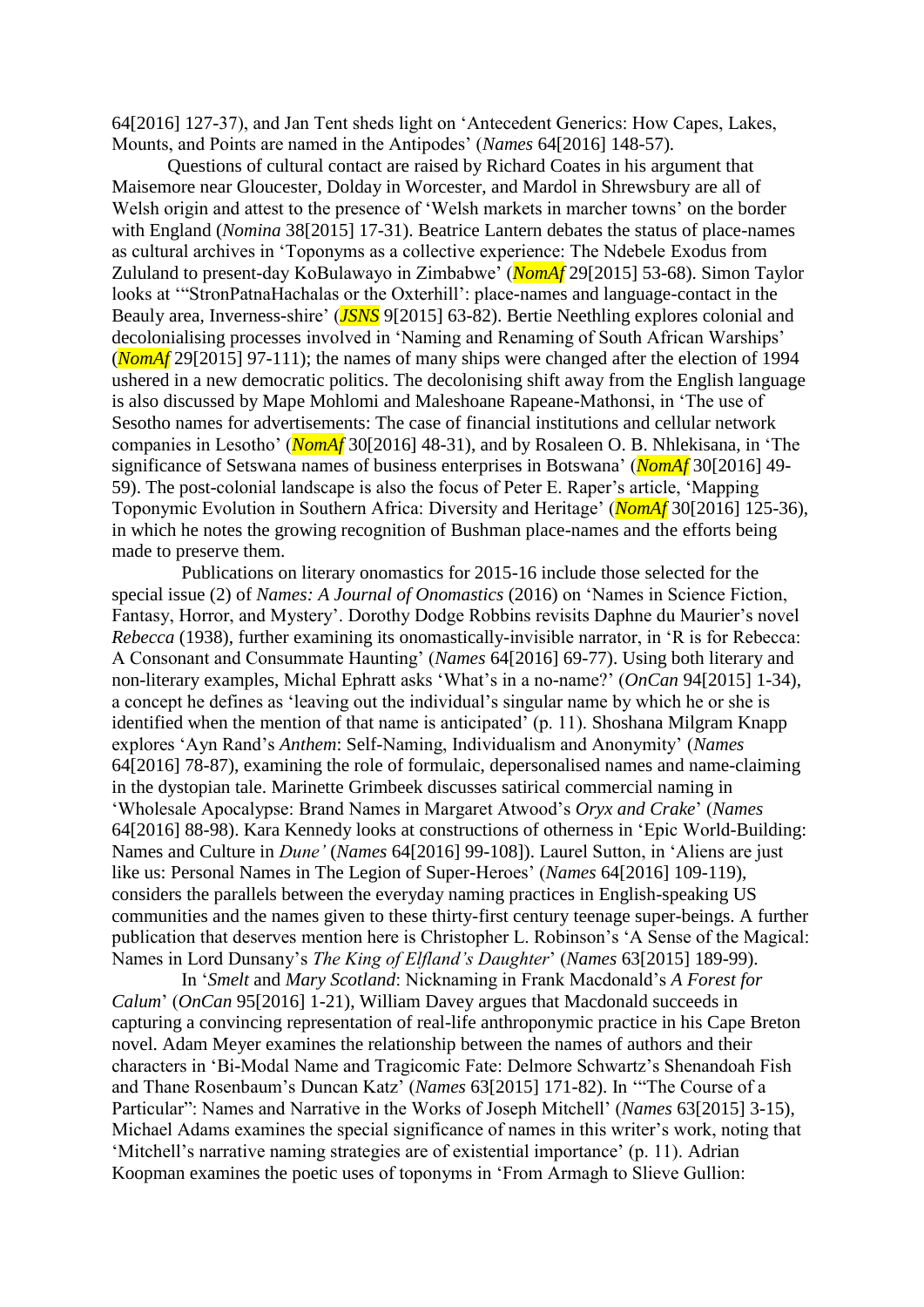Creating Landscapes in Hewitt's Poem 'Ulster Names' (*NomAf* 30[2016] 45-61). He reflects on John Harold Hewitt's construction of 'an internalised landscape, where the poet can be seen as part of the landscape while simultaneously the landscape is part of the poet' (p. 45). In 'On the Translation of Names in Margaret Mitchell's *Gone with the Wind*: a study in Onomastic Acculturation' (*Names* 64[2016] 138-47) Lindsey N. H. Chen discusses the challenge of Sinicising the original names and the strategies employed by Fu Dong Hua. Moving to another medium, James O. Butler evaluates 'The Psychosocial Ramifications of Videogame Naming and Representation in the early years of The Simpsons' (*Names* 63[2015] 210-19). He argues that the satirical use, in the popular cartoon, of videogame names parodying well-known contemporary titles reiterated negative stereotypes about gaming, reflecting 'prevailing social concerns' (p. 218).

Stepping back in time, Keith J. Fitzpatrick-Matthews article, 'The xxuiii ciuitates brittannię of the *Historia Brittonum*: Antiquarian Speculation in Early Medieval Wales' (*JLO* 4[2015] 1-19) revisits this recently reappraised medieval text to develop the study of the twenty-eight *ciuitates* names, last scrutinised by Kenneth Jackson (*Antiquity* 12[1938] 44-55). He demonstrates that while interpretation of many of these names remains problematic, they are important because of what they impart about ninth-century Welsh perceptions of Roman Britain, and because 'the compiler of the list has preserved for us what may well have been the descendants of spoken forms of the Roman era unrecorded at the time' (p. 16). Andrew Breeze revisits the theme of Fitzpatrick-Matthews' paper in '*Historia Brittonum* and Britain's Twenty-Eight Cities' (*JLO* 5[2016] 1-16). Here Breeze re-examines the explanations for these puzzling names, providing several alternative suggestions. For example, he argues that *Cair Colun*, generally understood to refer to Colchester, has been misunderstood, since '[a]n Essex city hardly concerned the Welsh', suggesting instead that '*Colun* is more probably an erroneous reading of *Clut* or *Clud* (perhaps via "Clun") and so referring to *Caer Clut*, *Caer Glut*, or Dumbarton (NS 4075), capital of the Strathclyde Britons' (p. 6). According to Breeze, the list of *ciuitates* names includes 9 monastic sites 'between Usk and Wye [as] the core material', with a 'selection of English (arch)episcopal cities […] excluding ones not on Roman sites', and a scattering of names from elsewhere—'a startling rag-bag' (p. 13). Continuing the medieval theme, Breeze proposes in his article, 'The Arthurian Battle of Badon and Braydon Forest, Wiltshire' (*JLO* 4[2015] 20-30), that Braydon, near Swindon in Wiltshire, England, was the site of the battle said to have taken place at Mount Badon, a location documented in literary and historical sources.

Richard Coates offers 'A concise theory of meaningfulness in literary naming within the framework of The Pragmatic Theory of Properhood' (*JLO* 4[2015] 31-34). Here he examines literary names that he regards as 'problematic' for his Pragmatic Theory of Properhood (developed in a range of papers since 2000) due to their incorporation of lexical meaning through 'interpretable elements' (p. 31). It is a tenet of his theory that 'a name has no sense, i.e. no lexical meaning' (p. 31) and he maintains that his theory is not undermined by what other commentators have freely called 'meaningful names'—such as the character called *Badger*, who is literally a badger, in Kenneth Grahame's novel *The Wind in the Willows* (1908). Rather, he argues, 'any semantically aware and intentional literary naming actually consists of […] the *repotentiation* or *resemanticization* of etymology' (p. 32). Using the example of *Christian* (whose journey is generally read as an allegory of a Christian spiritual journey) in John Bunyan's *The Pilgrim's Progress* (1678), and by looking at the process of translating literary names such as '*Crookshanks* in J. K. Rowling's *Harry Potter* novels [which] appears in German as *Krummbein*, a literal equivalent with the exception of the loss of the English plural suffix', Coates argues that 'whilst **sense** is necessarily accessed in the case of lexical items, it is **etymology** [that is accessed] in the case of names, perhaps amounting to something resembling **sense** on the first encounter if the etymology is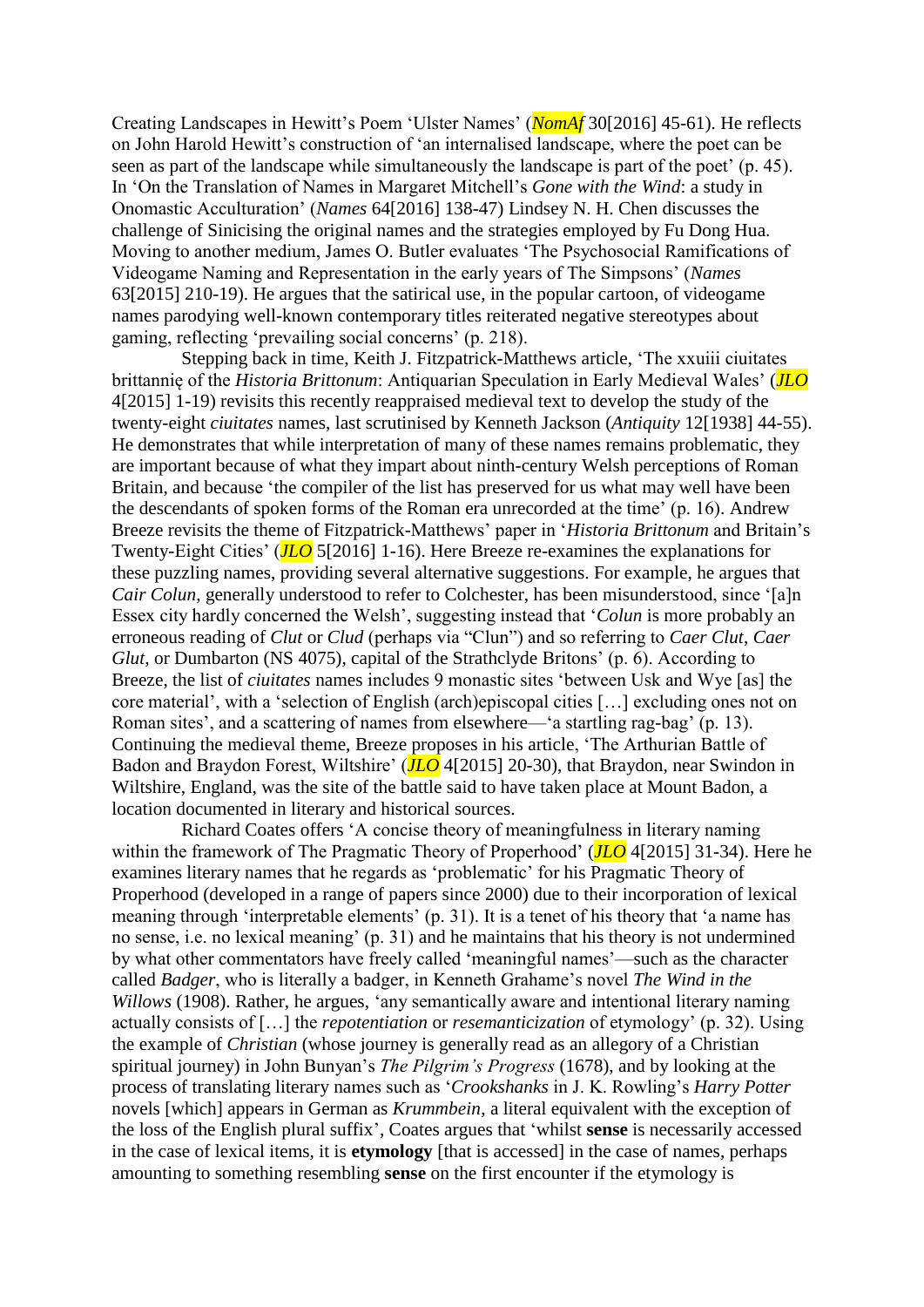transparent' (p. 33). Onomastic theory is also the focus of Carl-Erik Lundbladh's article, 'Prototypical definition of names', which considers the category name to have fuzzy boundaries (*Nomina* 38[2015] 71-84). He argues that 'whether something is a name or not can be determined by an intuitive feel for language, and settled by semantic rather than morphological or syntactic criteria' (p. 71), a stance that appears to allow for a range of subjective interpretations, since intuitions are far from uniform. Disputes over what *exactly* constitutes a name have been revisited over several millennia, and show no sign of abating.

Marie Nelson's paper 'From Honor to Ridicule to Shame to Fame: The Naming and Re-Naming of Túrin Son of Húrin' (*JLO* 4[2015] 34-42) takes a close look at one of the points of onomastic interest in J. R. R. Tolkien's *The Children of Húrin* (2007). Nelson maps the changing identities and roles of Túrin to his protean onomastic incarnations including 'Turambar, the Master of Doom', 'Mormegil' ('black sword'), 'Neithan the Wronged', 'Agarwaen, the Bloodstained, Son of Ill-fate', and 'Gorthol, the Dread Helm'. William Sayers' article, 'Norse "Loki" as Praxonym' (*JLO* 5[2016] 17-28), draws on Loki's 'essential identity' in Snorri Sturluson's *Skáldskaparmál* to critique of a number of previous suggestions for the etymology of his name, arguing that it should be understood as 'a praxonym designating him as the agent of specific actions and practises', which is 'derived from the Indo-European root \**lok*- "to blame, accuse"' (p. 25). In 'Ragnarøk: An Elegy' (*Names* 64[2016] 36-40), Michael Adams laments the fact that the traditionally powerful, dreadful, and awe-inspiring term—Ragnarøk, signifying the 'Last Battle' of Scandinavian legend—appears as a simple word denoting 'a mess' in the Danish detective novel *Kvinden i Buret* (*The Woman in the Cage*) by Jussi Adler-Olsen (2008).

While reflecting on this unusual example of a name becoming a noun, Adams is nevertheless distracted by the idea that the world will end, 'not with an onomastic bang, but with a lexical whimper' (p. 39). That remains to be seen, but it can however be said with great surety that the years 2015-16 presented the onomastic community with a veritable explosion of research publications, emphasising the strength and breadth of the subject.

Berg, Lawrence, and Jani Vuolteenaho, eds. *Critical Toponymies: The Contested Politics of Place Naming*. Ashgate. [2009] pp. xi + 291. hb £110 ISBN 9 7807 5467 4535, pb £37.99 ISBN 9 7811 3826 7756.

Bigon, Liora, ed. *Place Names in Africa: Colonial Urban Legacies, Entangled Histories*. Springer. [2016] pp. xvii + 229. £109.99 ISBN 9 7833 1932 4852.

Bugheşiu, Alina. *Trade Names in Contemporary Romanian Public Space*. CambridgeSP. [2015] pp.  $x + 246$ . £47.99 ISBN 9 7814 4387 6391.

Cox, Barrie. *The Place-Names of Leicestershire Part 7: West Goscote Hundred and the Leicestershire Parishes of Repton and Gresley Hundred* (Survey of English Place-Names, Vol. 91). EPNS. [2016] pp. xxvii + 387. £45 ISBN 9 7809 0488 9925.

Hanks, Patrick, Richard Coates and Peter McClure, eds. *The Oxford Dictionary of Family Names in Britain and Ireland*. OUP. [2016] pp. cxx + 2992. £400 ISBN 9 7801 9967 7764.

Hough, Carole, with Daria Izdebska, eds. *The Oxford Handbook of Names and Naming*. OUP. [2016] pp. xxiii + 771. hb £95 ISBN 9 7801 9965 6431, pb £35 ISBN 9 7801 9881 5532.